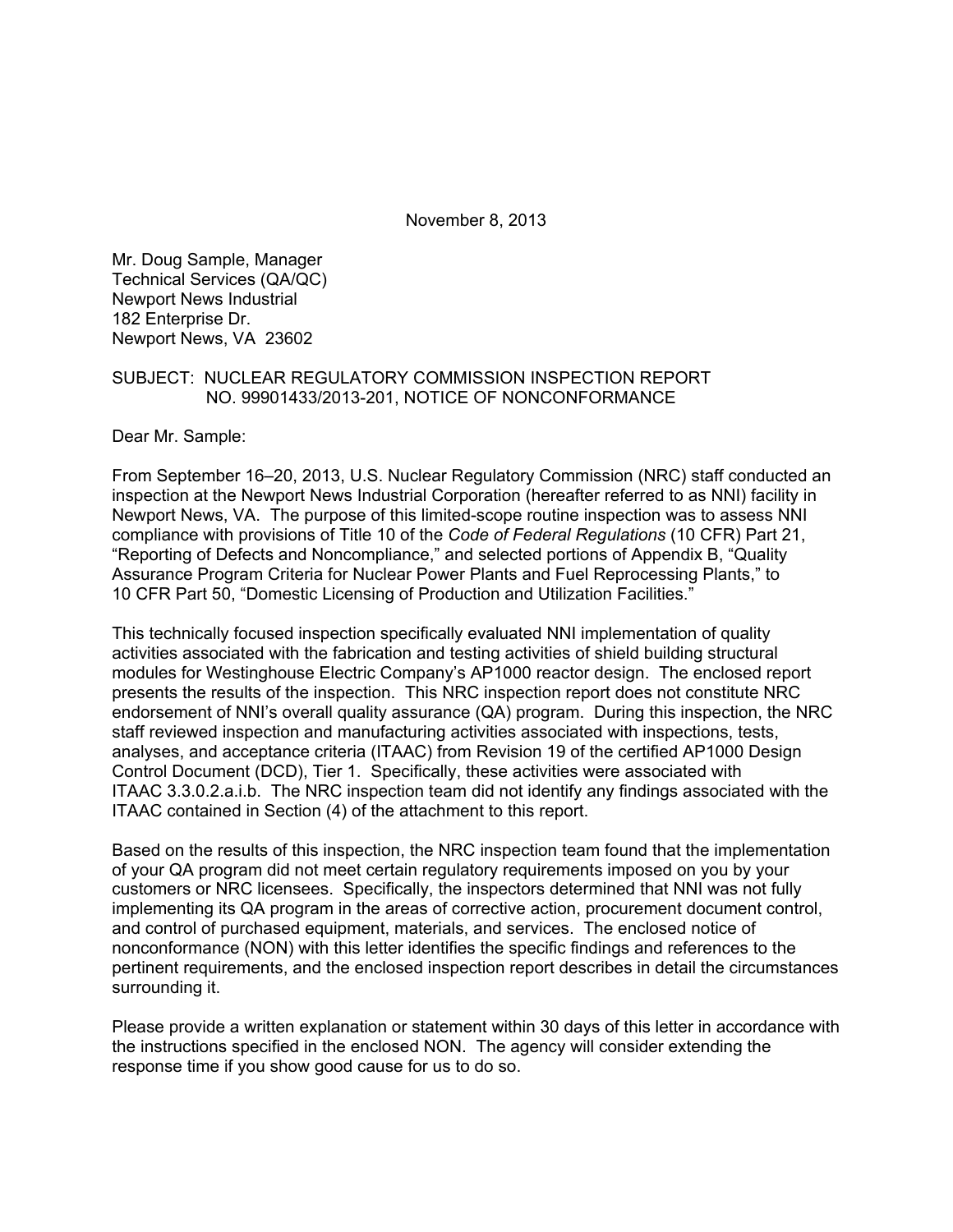#### D. Sample - 2 -

In accordance with 10 CFR 2.390, "Public Inspections, Exemptions, Requests for Withholding," of the NRC's "Rules of Practice," the NRC will make available electronically for public inspection a copy of this letter, its enclosure, and your response through the NRC Public Document Room or from the NRC's Agencywide Documents Access and Management System (ADAMS), which is accessible at http://www.nrc.gov/reading-rm/adams.html. To the extent possible (and if applicable), your response should not include any personal privacy, proprietary, or Safeguards Information so that it can be made available to the public without redaction. If personal privacy or proprietary information is necessary to provide an acceptable response, please provide a bracketed copy of your response that identifies the information that should be protected and a redacted copy of your response that deletes such information. If you request that such material be withheld from public disclosure, you must specifically identify the portions of your response that you seek to have withheld and provide in detail the bases for your claim (e.g., explain why the disclosure of information would create an unwarranted invasion of personal privacy or provide the information required by 10 CFR 2.390(b) to support a request for withholding confidential commercial or financial information). If Safeguards Information is necessary to provide an acceptable response, please provide the level of protection described in 10 CFR 73.21, "Protection of Safeguards Information: Performance Requirements."

Sincerely,

#### */RA/*

Edward H. Roach, Chief Mechanical Vendor Inspection Branch Division of Construction Inspection and Operational Programs Office of New Reactors

Docket No.: 99901433

Enclosures:

- 1. Notice of Nonconformance
- 2. Inspection Report No. 99901433/2013-201 and Attachment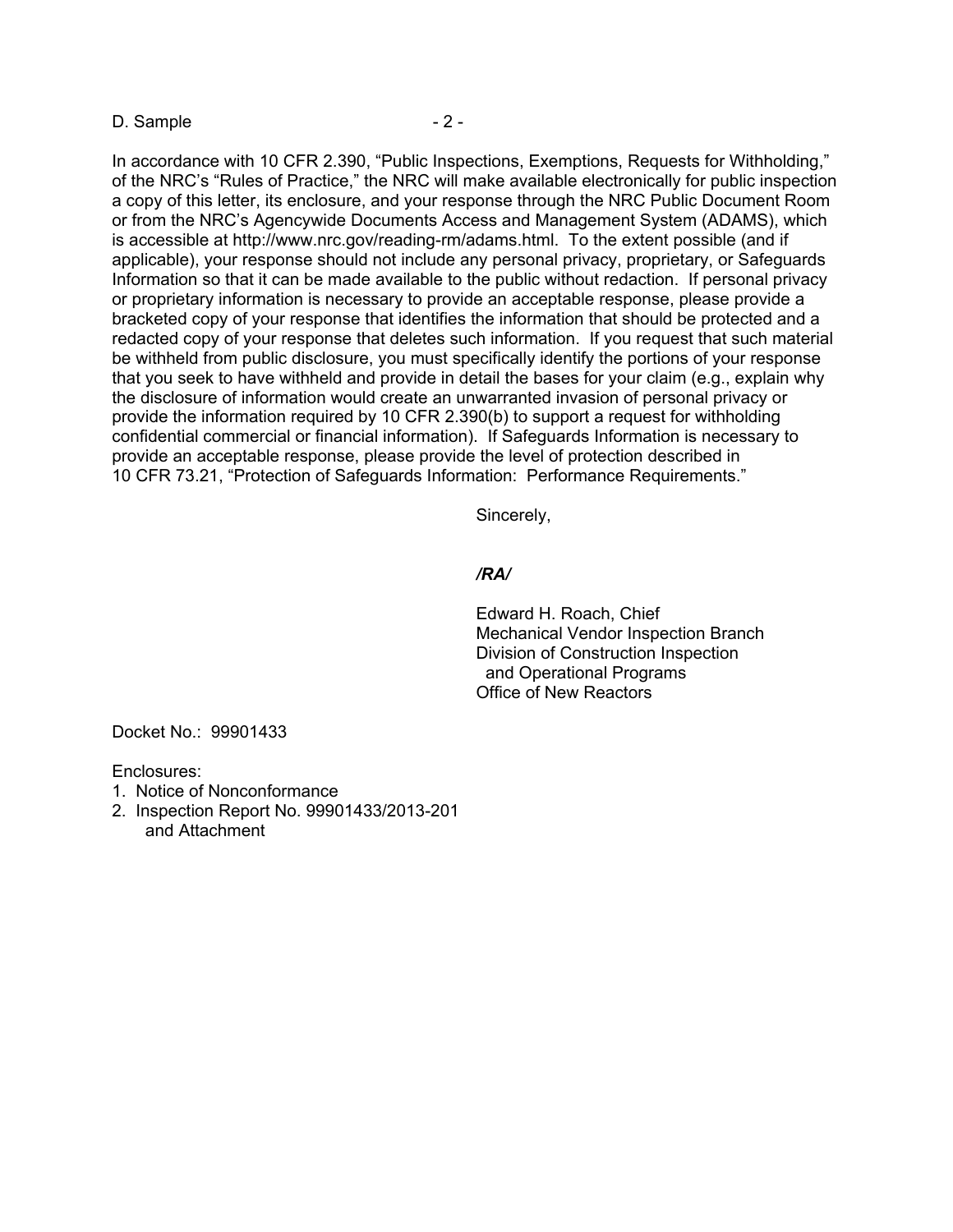#### D. Sample - 2 -

In accordance with 10 CFR 2.390, "Public Inspections, Exemptions, Requests for Withholding," of the NRC's "Rules of Practice," the NRC will make available electronically for public inspection a copy of this letter, its enclosure, and your response through the NRC Public Document Room or from the NRC's Agencywide Documents Access and Management System (ADAMS), which is accessible at http://www.nrc.gov/reading-rm/adams.html. To the extent possible (and if applicable), your response should not include any personal privacy, proprietary, or Safeguards Information so that it can be made available to the public without redaction. If personal privacy or proprietary information is necessary to provide an acceptable response, please provide a bracketed copy of your response that identifies the information that should be protected and a redacted copy of your response that deletes such information. If you request that such material be withheld from public disclosure, you must specifically identify the portions of your response that you seek to have withheld and provide in detail the bases for your claim (e.g., explain why the disclosure of information would create an unwarranted invasion of personal privacy or provide the information required by 10 CFR 2.390(b) to support a request for withholding confidential commercial or financial information). If Safeguards Information is necessary to provide an acceptable response, please provide the level of protection described in 10 CFR 73.21, "Protection of Safeguards Information: Performance Requirements."

Sincerely,

#### */RA/*

Edward H. Roach, Chief Mechanical Vendor Inspection Branch Division of Construction Inspection and Operational Programs Office of New Reactors

Docket No.: 99901433

#### Enclosures:

- 1. Notice of Nonconformance
- 2. Inspection Report No. 99901433/2013-201 and Attachment

#### **DISTRIBUTION:**

**DTerao** RMusser KKavanagh ASakadales RRasmussen **SFreeman** doug.sample@hii-nns.com **ADAMS Accession No**.: ML13296A646

| <b>OFFICE</b> | NRO/DCIP/MVIB | NRO/DCIP/MVIB   | NRO/DCIP/QVIB | NRO/DE/CIB        | RII/DCI/CIB3  |
|---------------|---------------|-----------------|---------------|-------------------|---------------|
| <b>NAME</b>   | RPatel        | PCoco           | PPrescott     | <b>JHoncharik</b> | J Christensen |
| <b>DATE</b>   | 11/06/2013    | 11/06/2013      | 11/07/2013    | 11/05/2013        | 11/05/2013    |
| <b>OFFICE</b> | RII/DCI/CIB2  | NRO/DCIP/MVIB   | NRO/DCIP      | NRO/DCIP/MVIB     |               |
| <b>NAME</b>   | <b>BDavis</b> | JOrtega-Luciano | TFrye         | ERoach            |               |
| <b>DATE</b>   | 11/05/2013    | 11/05/2013      | 11/05/2013    | 11/08/2013        |               |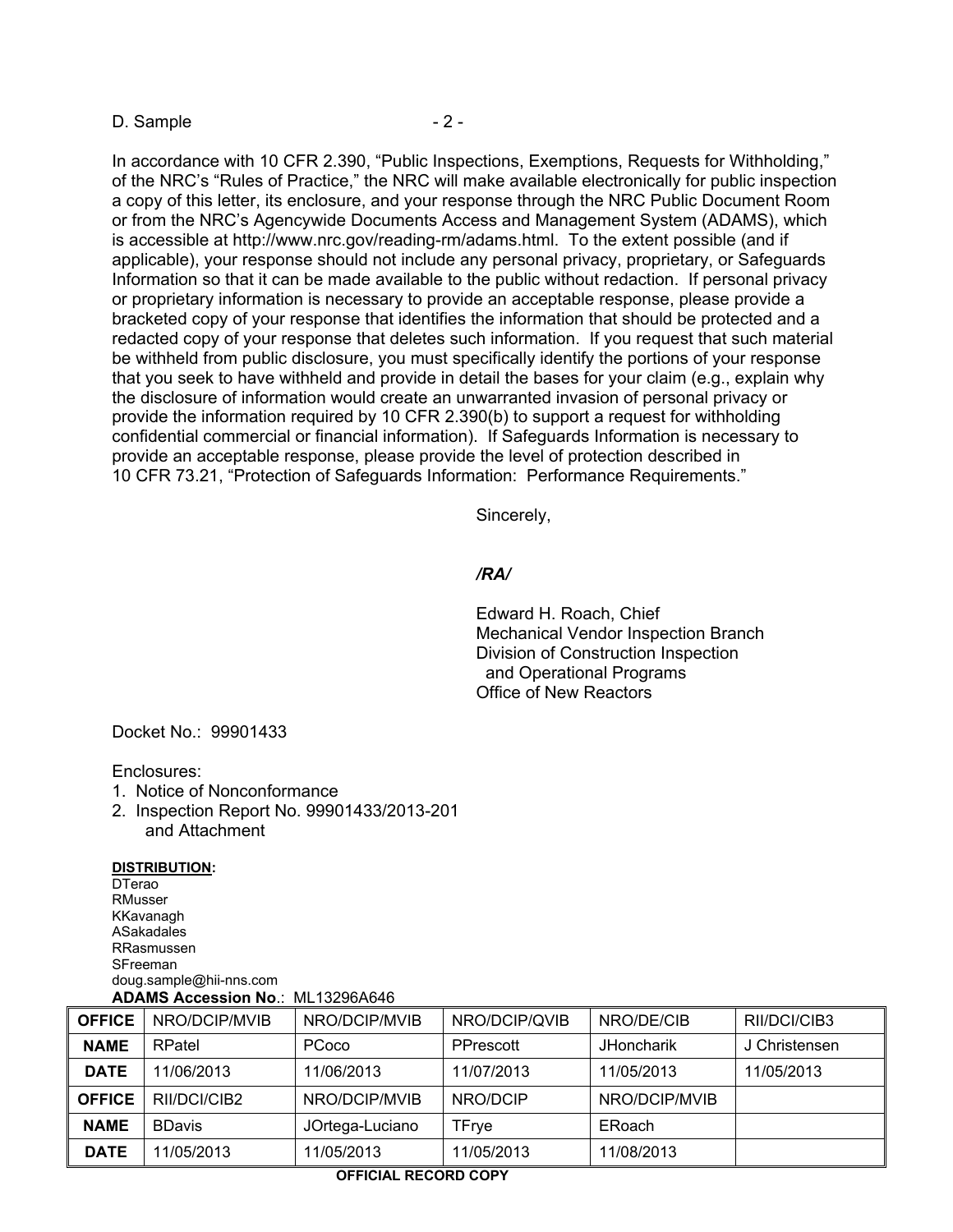## **NOTICE OF NONCONFORMANCE**

Newport News Industrial News Control Control of the Docket No. 99901433 182 Enterprise Dr. Report No. 2013-201 Newport News, VA 23602

Based on the results of a U.S. Nuclear Regulatory Commission (NRC) inspection conducted at the Newport News Industrial Corporation (hereafter referred to as NNI) facility in Newport News, VA, from September 16, 2013 through September 20, 2013, it appears that NNI did not conduct certain activities in accordance with NRC requirements that were contractually imposed on NNI by its customers or NRC licensees:

A. Criterion XVI, "Corrective Action," of Appendix B, "Quality Assurance Program Criteria for Nuclear Power Plants and Fuel Reprocessing Plants," to Title 10 of the *Code of Federal Regulations* (10 CFR) Part 50, "Domestic Licensing of Production and Utilization Facilities," states, in part, that "Measures shall be established to assure that conditions adverse to quality, such as failures, malfunctions, deficiencies, deviations, defective material and equipment, and nonconformances are promptly identified and corrected."

Section 17, "Corrective Action," of NNI's quality-assurance manual (QAM)-100, "Commercial Nuclear Facility Applications Quality Assurance Manual," Revision C, dated April 16, 2013, states, that this section provides for the investigation of the cause and corrective actions necessary to preclude a recurrence, the analysis of processes, procedures, quality records, customer complaints, initiation of appropriate preventive actions, and the implementation and recording of changes in procedures resulting from corrective actions."

Contrary to the above, as of September 20, 2013, NNI failed to have adequate measures in place to assure that customer-identified conditions adverse to quality, such as failures, malfunctions, deficiencies, deviations, defective material and equipment, and nonconformances were promptly identified and corrected to preclude repetition.

Specifically, NNI failed to enter and evaluate in its corrective-action program the Chicago Bridge & Iron (CB&I) inspectors' notice of unsatisfactory conditions (NUCs) identified during fabrication of the AP1000 shield building structural modules for potential conditions adverse to quality.

This issue has been identified as Nonconformance 99901433/2013-201-01.

B. Criterion IV, "Procurement Document Control," of Appendix B to 10 CFR Part 50, states, in part, that "Measures shall be established to assure that applicable […] requirements which are necessary to assure adequate quality are suitably included or referenced in the documents for procurement of material, equipment, and services […]".

Criterion VII, "Control of Purchased Material, Equipment, and Services," of Appendix B to 10 CFR 50, states, in part, that "The effectiveness of the control of quality by contractors and subcontractors shall be assessed by the applicant or designee at intervals consistent with the importance, complexity, and quantity of the product or services."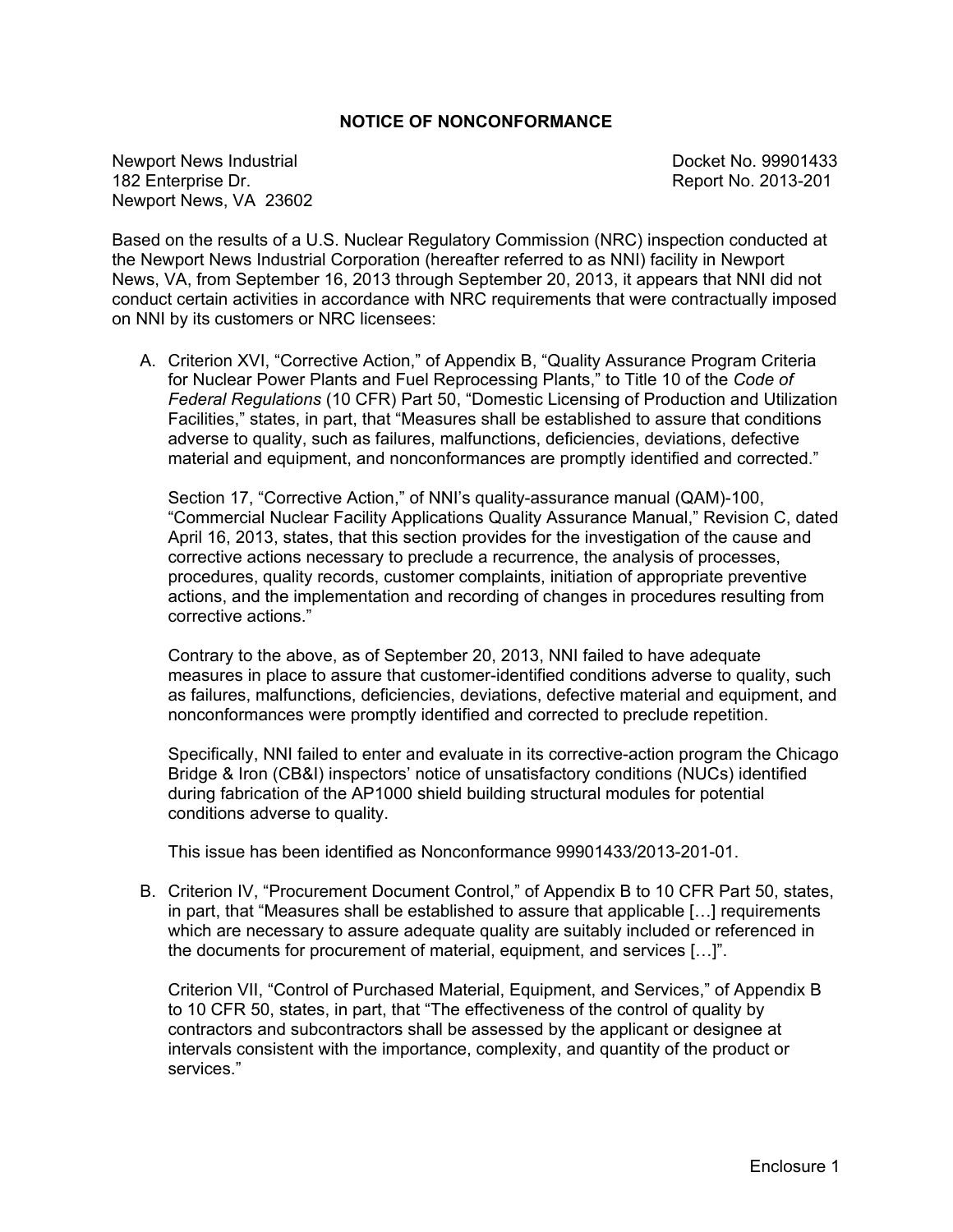Procedure SI-QA-5, "Supplier Evaluation Program," Revision M, dated July 26, 2012, Section 7.1.4, states, in part, that "Following approval, the Lead Auditor shall complete an Approved Supplier Capabilities form. A copy of the Approved Supplier Capabilities form shall be kept with the ASL [Approved Suppliers List] and a copy shall be forwarded to Purchasing with the evaluation status."

Subsection 8.2700, "Supplier Performance Evaluation," of QAM-100, states, in part, that "Suppliers are reviewed every six months by QA through quality documentations, such as reports of results of receiving, inspection and documents reporting nonconforming conditions."

Contrary to the above, as of September 20, 2013, NNI failed to establish proper measures to include or cite requirements which are necessary to assure adequate quality in the documents for procurement of material, equipment, and services. NNI also failed to effectively control the quality of their contractors and subcontractors by assessing the designee at intervals consistent with the importance, complexity, and quantity of the product or services. Specifically,

- 1. NNI failed to document the restrictions and limitations on the scope of supply as dictated by the results of the audits/survey of DuBose National Energy Services Inc. and Tioga Pipe Supply Co. The results of the audits/survey were placed in NNI's supplier database, "Navision," which generates supplier restrictions and limitations for the ASL and procurement orders. For these two specific suppliers, NNI failed to have adequate controls in place to assure that the restrictions and limitations for the ASL and POs were included when these documents were generated using Navision.
- 2. NNI failed to perform a supplier performance evaluation of Nelson Stud Welding Inc., which has been an approved supplier since April 30, 2012. During this period, Nelson Stud Welding Inc. provided nonconforming material which was not documented in their performance evaluation to assess the effectiveness of the supplier quality controls.

This issue has been identified as Nonconformance 99901433/2013-201-02.

Please provide a written statement or explanation to the U.S. Nuclear Regulatory Commission, ATTN: Document Control Desk, Washington, DC 20555-0001, with a copy to the Chief, Mechanical Vendor Inspection Branch, Division of Construction Inspection and Operational Programs, Office of New Reactors, within 30 days of the date of the letter transmitting this Notice of Nonconformance. This reply should be clearly marked as a "Reply to a Notice of Nonconformance" and should include for each noncompliance: (1) the reason for the noncompliance or, if contested, the basis for disputing the noncompliance; (2) the corrective steps that have been and the results achieved; (3) the corrective steps that will be taken to avoid further noncompliance; and (4) the date when the corrective action will be completed. Where good cause is shown, the NRC will consider extending the response time.

Because your response will be made available electronically for public inspection in the NRC Public Document Room or from the NRC's Agencywide Documents Access and Management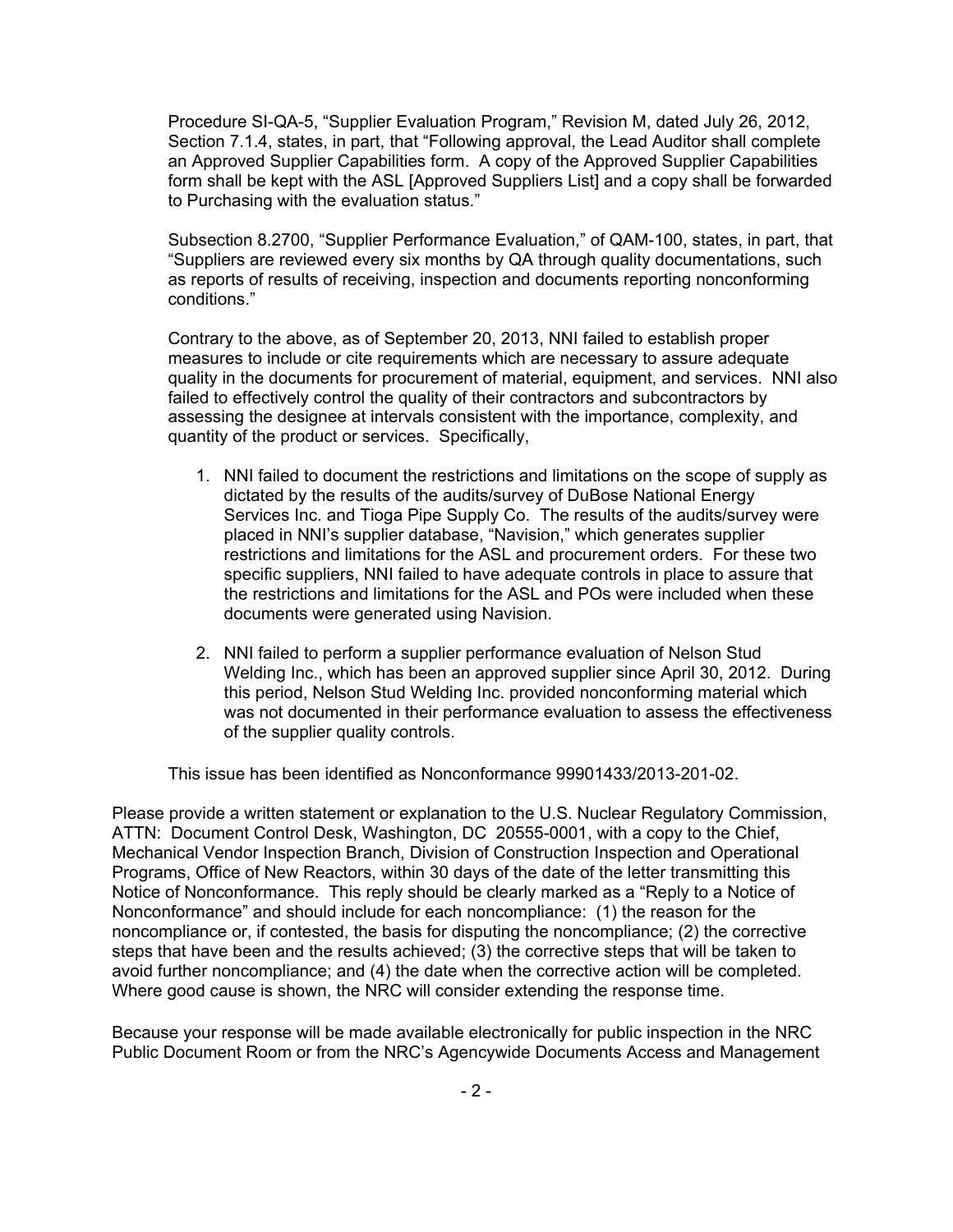System (ADAMS), which is accessible from the NRC Web site at http://www.nrc.gov/reading-rm/adams.html, to the extent possible, it should not include any personal privacy, proprietary, or Safeguards Information (SGI) so that the NRC can make it available to the public without redaction. If personal privacy or proprietary information is necessary to provide an acceptable response, please provide a bracketed copy of your response that identifies the information that should be protected and a redacted copy of your response that deletes such information. If you request that such material be withheld, you must specifically identify the portions of your response that you seek to have withheld and provide in detail the bases for your claim of withholding (e.g., explain why the disclosure of information would create an unwarranted invasion of personal privacy or provide the information required by 10 CFR 2.390(b) to support a request for withholding confidential commercial or financial information). If SGI is necessary to provide an acceptable response, please provide the level of protection described in 10 CFR 73.21, "Protection of Safeguards Information: Performance Requirements."

Dated this 8th day of November 2013.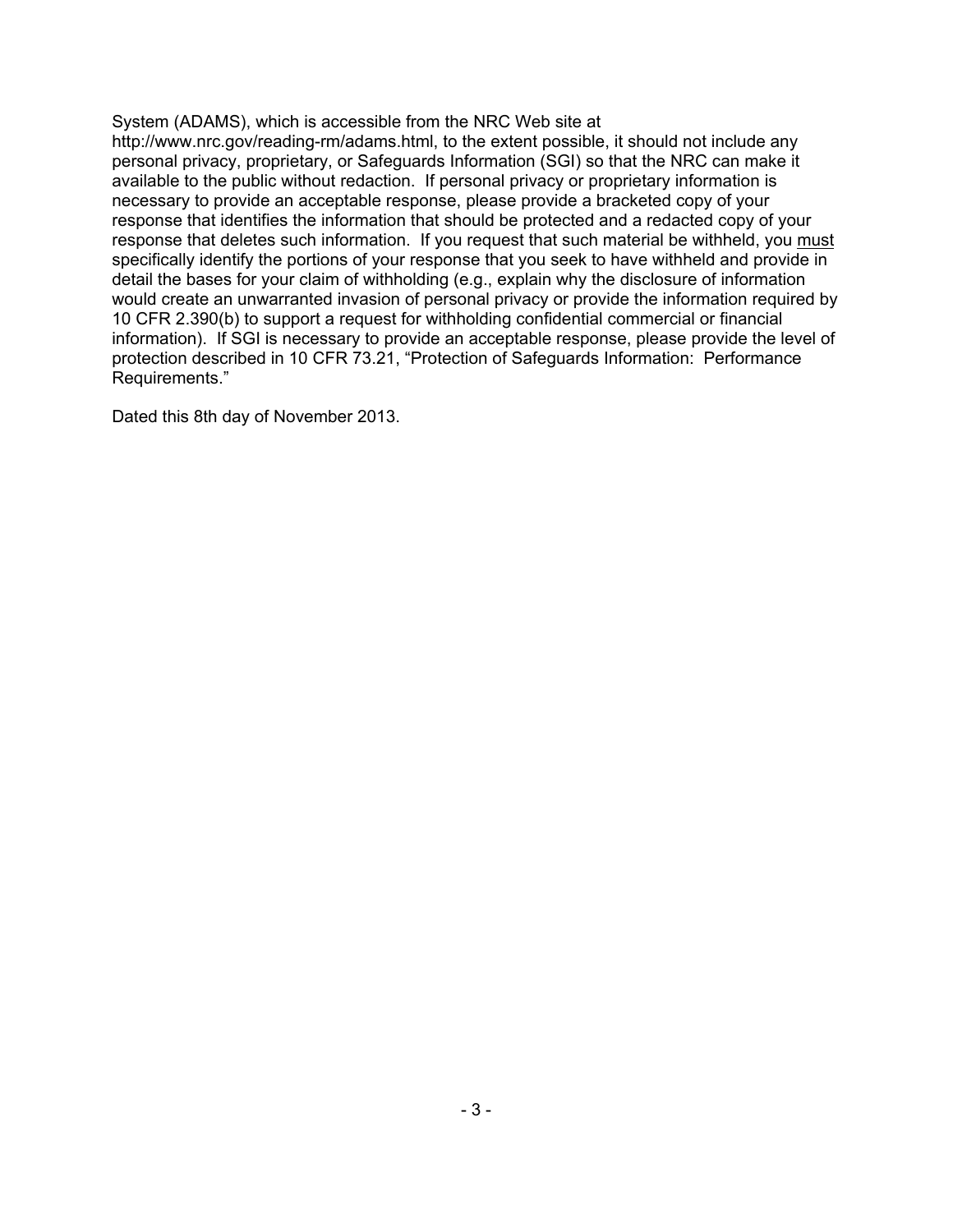### **U.S. NUCLEAR REGULATORY COMMISSION OFFICE OF NEW REACTORS DIVISION OF CONSTRUCTION INSPECTION AND OPERATIONAL PROGRAMS VENDOR INSPECTION REPORT**

| Docket No.:                       | 99901433                                                                                                                                                                                                                                                                                                                                                                                                                                                           |                                                                                                                |                    |  |
|-----------------------------------|--------------------------------------------------------------------------------------------------------------------------------------------------------------------------------------------------------------------------------------------------------------------------------------------------------------------------------------------------------------------------------------------------------------------------------------------------------------------|----------------------------------------------------------------------------------------------------------------|--------------------|--|
| Report No.:                       | 99901433/2013-201                                                                                                                                                                                                                                                                                                                                                                                                                                                  |                                                                                                                |                    |  |
| Vendor:                           | Newport News Industrial Corporation<br>182 Enterprise Dr.<br>Newport News, VA 23602                                                                                                                                                                                                                                                                                                                                                                                |                                                                                                                |                    |  |
| Vendor Contact:                   | Doug Sample<br>Manager Technical Services (QA/QC)<br>doug.sample@hii-nns.com<br>757-380-2725                                                                                                                                                                                                                                                                                                                                                                       |                                                                                                                |                    |  |
| <b>Nuclear Industry Activity:</b> | Newport News Industrial Corporation (NNI), a subsidiary of<br>Huntington Ingalls Industries, whose scope of supply includes, but<br>is not limited to, design and construction of tanks, pressure<br>vessels, structures, and piping assemblies. Chicago Bridge & Iron<br>contracted NNI in Newport News, VA, to fabricate, assemble,<br>inspect, transport, and deliver shield building structural modules to<br>the Vogtle & V.C. Summer new construction sites. |                                                                                                                |                    |  |
| <b>Inspection Dates:</b>          | September 16-20, 2013                                                                                                                                                                                                                                                                                                                                                                                                                                              |                                                                                                                |                    |  |
| Inspection Team:                  | Jonathan Ortega<br>Paul Coco<br>Raju Patel<br>Paul Prescott<br>John Honcharik<br>Jason Christensen<br><b>Bradley Davis</b>                                                                                                                                                                                                                                                                                                                                         | NRO/DCIP/MVIB<br>NRO/DCIP/MVIB<br>NRO/DCIP/MVIB<br>NRO/DCIP/QVIB<br>NRO/DE/CIB<br>RII/DCI/CIB3<br>RII/DCI/CIB2 | <b>Team Leader</b> |  |
| Approved by:                      | Edward H. Roach, Chief<br>Mechanical Vendor Inspection Branch<br>Division of Construction Inspection<br>and Operational Programs<br><b>Office of New Reactors</b>                                                                                                                                                                                                                                                                                                  |                                                                                                                |                    |  |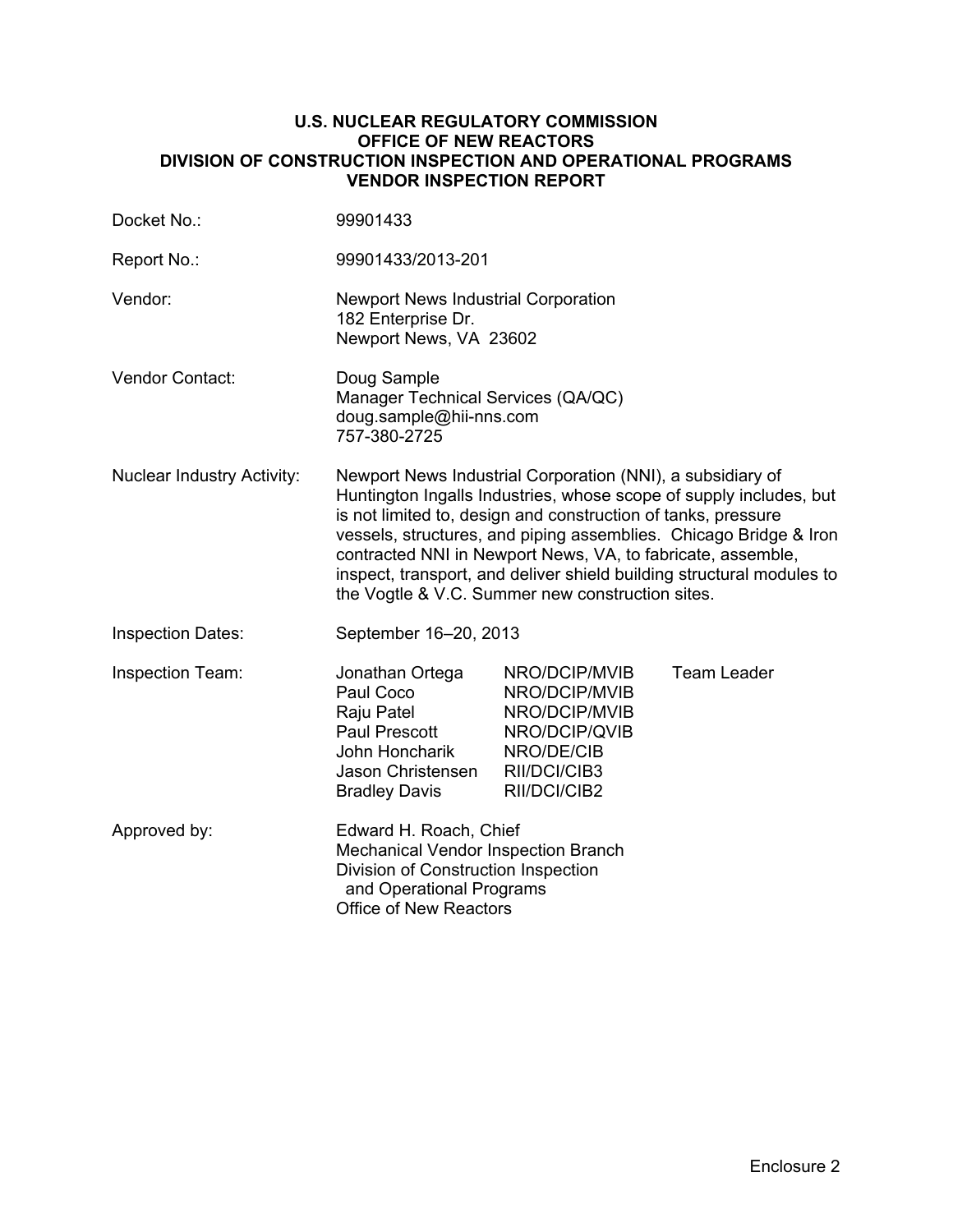## **EXECUTIVE SUMMARY**

### Newport News Industrial Corporation 99901433/2013-201

The U.S. Nuclear Regulatory Commission (NRC) staff conducted a vendor inspection at the Newport News Industrial Corporation (hereafter referred to as NNI) facility to verify that it had implemented an adequate quality-assurance (QA) program that complies with the requirements of Appendix B, "Quality Assurance Criteria for Nuclear Power Plants and Fuel Reprocessing Plants," to Title 10 of the *Code of Federal Regulations* (10 CFR) Part 50, "Domestic Licensing of Production and Utilization Facilities." In addition, the NRC inspection also verified that NNI had implemented a program under 10 CFR Part 21, "Reporting of Defects and Noncompliance," that met the NRC's regulatory requirements. The NRC inspection team conducted the inspection from September 16 through 20, 2013.

This technically focused inspection specifically evaluated NNI's implementation of quality activities associated with the fabrication and testing activities of shield building modules for the Westinghouse Electric Company (WEC) AP1000 reactor design.

Some of the specific activities observed by the NRC inspection team included:

- Setup and performance of Whitney machine for a plate worked for Work Instruction (WI) 7342-F-064-008
- Manual gas tungsten arc welding (GTAW) and automated submerged arc welding (SAW) on Shield Building inner panel, Weld Joint 02K-5000
- Fit-up inspection and visual inspection of Weld Joint 02K-5000 for the inner panel
- Visual inspection of outer panel to tie bar Weld Joint s 02H-3009, 02H-3109 and 02H-3209
- Magnetic-particle inspection of inner panel Weld Joint 02J-5000
- Observed inspection of filler metal process (filler metal control) for inner panel Weld Joint 02K-5000
- Visual testing (VT) inspections for full joint penetration welds on tie bars for WI # 7340-F-068-003, Fab Shield Building Modules–Vogtle 3, Module 02H (Group 41)
- Weld joint preparation for WI # 7340-F-069-003, Fab Shield Building Module–Vogtle 3, Module 02J (Group 41)
- Holes drilled and beveled for welding tie bars for WI #7340-F-054-016, machining operations for elevations 100 feet through 103 feet 6 inches, Fabrication Shield Building Modules - Vogtle 3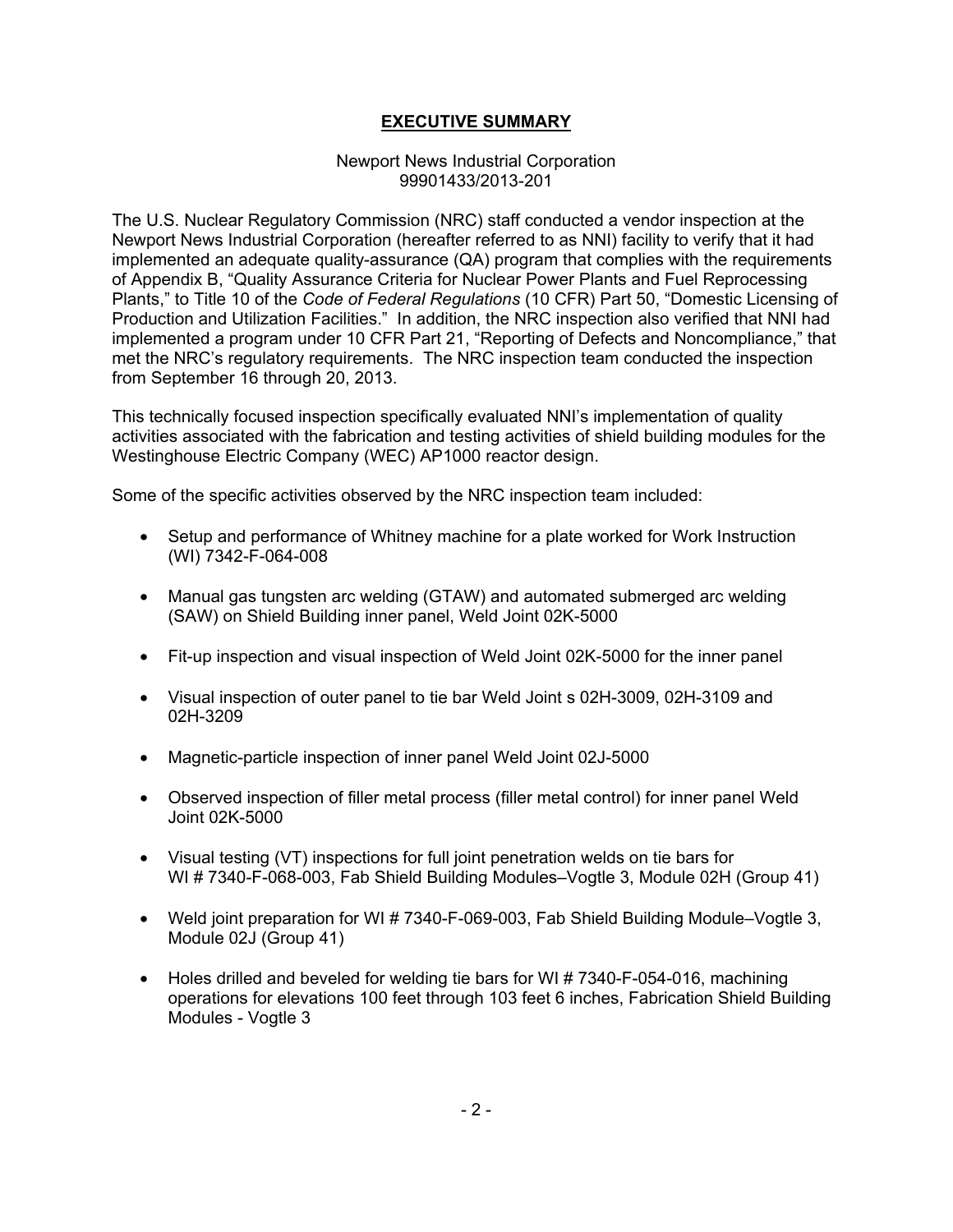- Quality-control (QC) inspections for WI # 7342-F-064-008, Fabrication Shield Building Modules–Vogtle 4 to verify hole diameter, hole spacing, and location. These holes are the intended location of the tie bars weld joints.
- QC inspection to verify radius or curvature for WI # 7341-F-073-012, Fabrication Shield Building Modules - Summer 2.

In addition to observing these activities, the NRC inspection team verified that measuring and test equipment (M&TE) was properly identified, marked, calibrated, and used within its calibrated range. The inspectors also walked down NNI's assembly floor and verified that nonconforming components were properly identified, marked, and segregated when practical, to ensure that they were not reintroduced into the manufacturing processes.

These regulations served as the bases for the NRC inspection:

- Appendix B to 10 CFR Part 50
- 10 CFR Part 21

During the course of this inspection, the NRC inspection team implemented Inspection Procedure (IP) 43002, "Routine Inspections of Nuclear Vendors," dated July 15, 2013; IP 43004, "Inspection of Commercial-Grade Dedication Programs," dated April 25, 2011; and IP 36100, "Inspection of 10 CFR Part 21 and Programs for Reporting Defects and Noncompliance," dated February 13, 2012.

This was the initial NRC inspection at the NNI Newport News facility. NNI is currently under contract with Chicago Bridge and Iron (CB&I) to produce ASTM A572 grade 50 panels for the Shield Building Structural Modules being fabricated for the Vogtle and V.C. Summer projects.

With the exception of the nonconformances described below, the NRC inspection team determined that, in general, the manufacturing activities that NNI performed in support of safety-related reactor Shield Building Structural Modules were performed in accordance with the Commission's rules and regulations and the technical and quality requirements passed down to NNI from NRC licensees or its contractors. The information below summarizes the results of this inspection.

## Corrective-Action Programs

The NRC inspection team issued Nonconformance 99901433/2013-201-01 because of NNI's failure to implement the regulatory requirements of Criterion XVI, "Corrective Action," of Appendix B to 10 CFR Part 50. Nonconformance 99901433/2013-201-01 cites NNI for failing to have adequate measures in place to assure that customer-identified conditions adverse to quality, such as failures, malfunctions, deficiencies, deviations, defective material and equipment, and nonconformances were promptly identified and corrected to preclude repetition. Specifically, NNI failed to enter and evaluate in its corrective-action program the CB&I inspector-initiated notice of unsatisfactory conditions (NUCs) during fabrication of AP1000 shield building structural modules for potential conditions adverse to quality.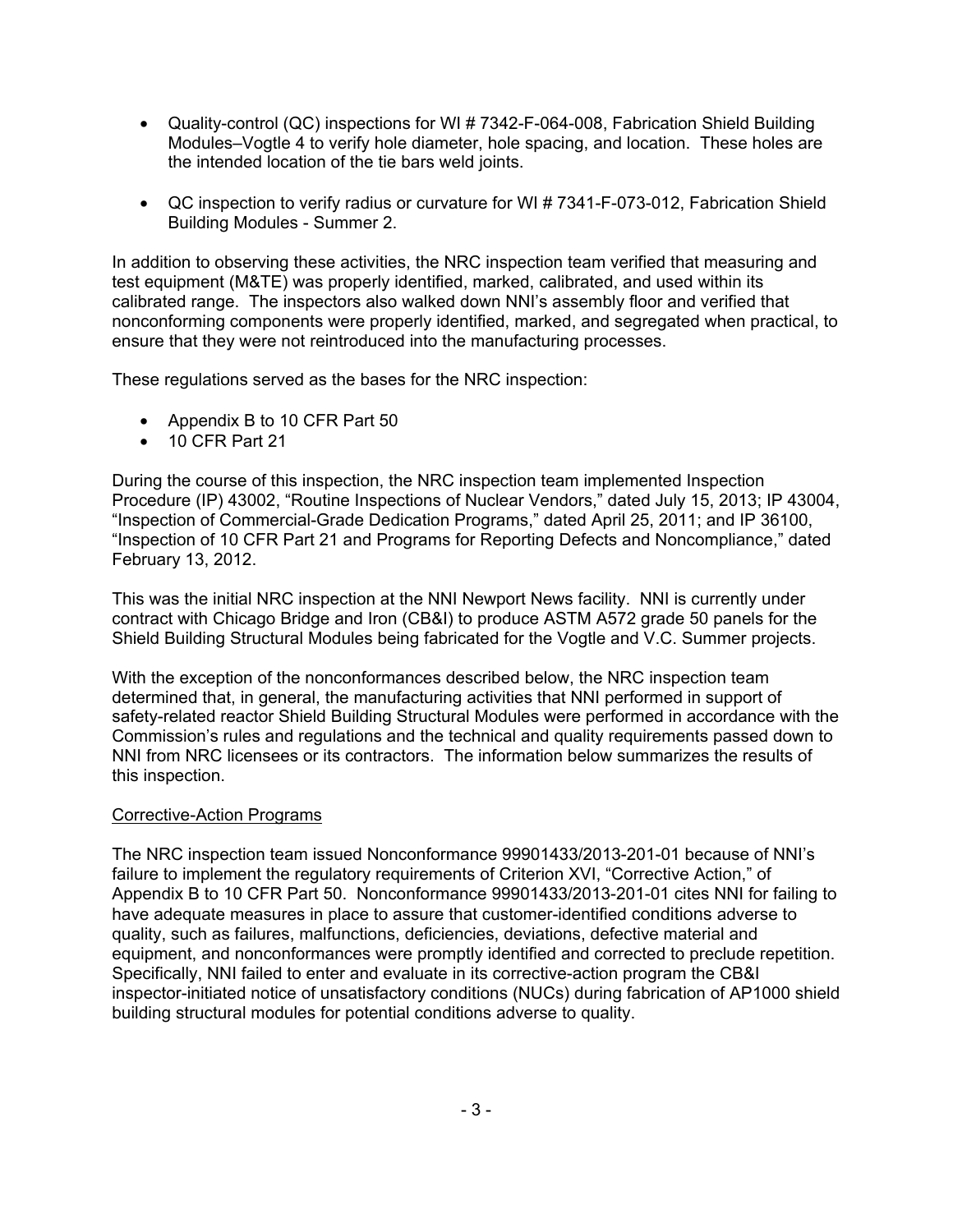## Oversight of Contracted Activities and Internal Audits

The NRC inspection team determined that NNI is implementing its programs for Criterion XVIII, "Audits," in accordance with the applicable regulatory requirements of Appendix B to 10 CFR Part 50. Based on the limited sample of documents reviewed and activities observed, the NRC inspection team also determined that NNI is implementing its policies and procedures associated with this program.

The NRC inspection team issued Nonconformance 99901433/2013-201-02 in association with NNI's failure to implement Criterion IV, "Procurement Document Control" and Criterion VII, "Control of Purchased Material, Equipment, and Services" of Appendix B to 10 CFR Part 50. Nonconformance 99901433/2013-201-02 cites NNI for failing to document the restrictions and limitations on the scope of supply as dictated by the results of the audits/survey in their procurement documents and for failing to perform a supplier performance evaluation in accordance with NNI policies and procedures.

#### Other Inspection Areas

The NRC inspection team determined that NNI is implementing its programs for 10 CFR Part 21; control of special processes; commercial-grade dedication; traceability; inspection control; control of measurements and testing equipment; nonconforming material, parts, or components; training; and indoctrination in accordance with the applicable regulatory requirements of Appendix B to 10 CFR Part 50. Based on the limited sample of documents reviewed and activities observed, the NRC inspection team also determined that NNI is implementing its policies and procedures associated with these programs. As a result of this inspection, NNI generated 16 quality-assurance condition reports (CRs) to address concerns of low significance identified by the NRC inspection team that did not meet the threshold of more than minor concerns as defined by Inspection Manual Chapter 0617, "Vendor and Quality Assurance Implementation Inspection Reports." No findings of significance were identified.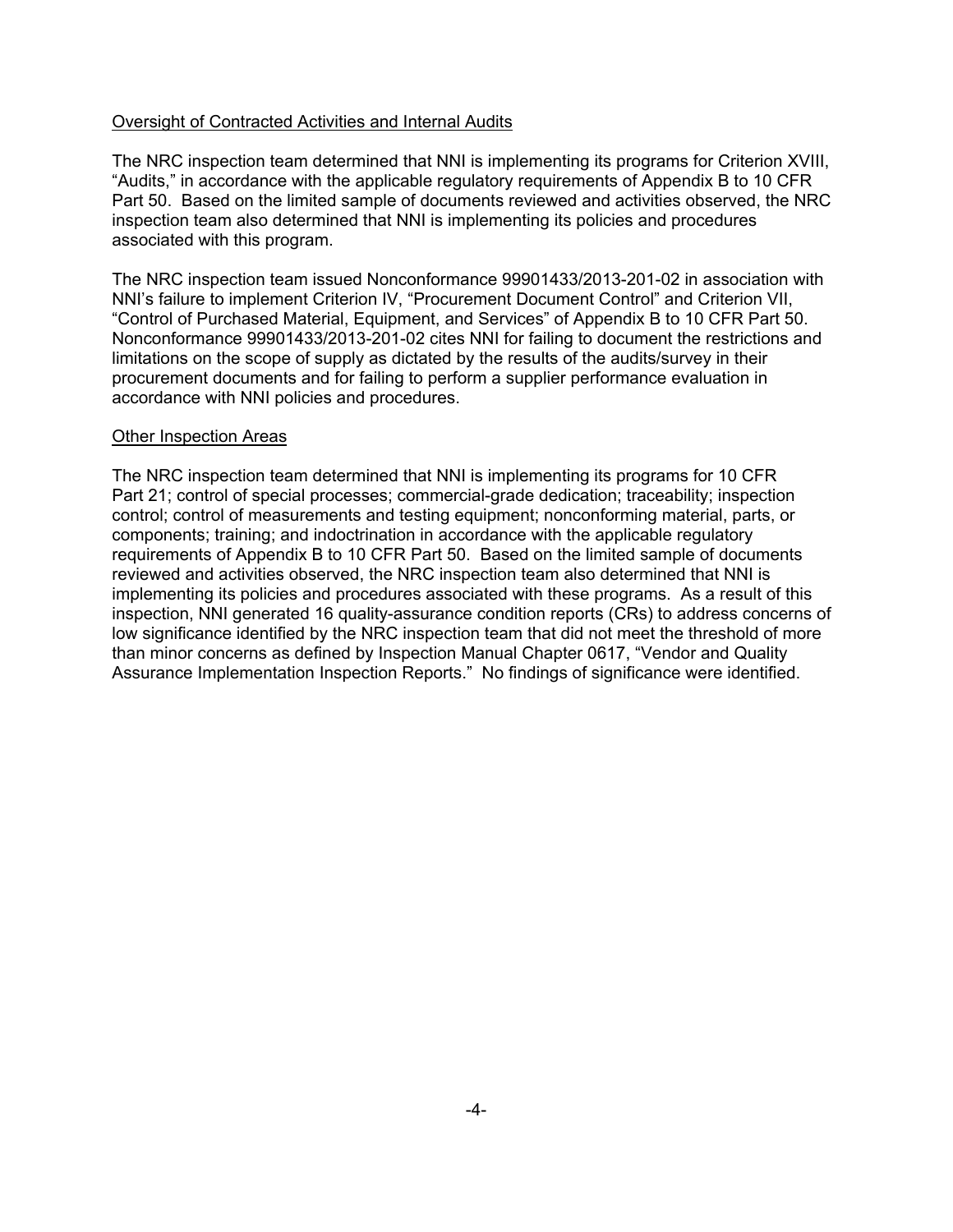## **REPORT DETAILS**

### 1. 10 CFR Part 21 Program

## a. Inspection Scope

The NRC inspection team reviewed the policies and implementing procedures that govern the Newport News Industries (NNI) quality-assurance program under Title 10 of the *Code of Federal Regulations* (10 CFR) Part 21, "Reporting of Defects and Noncompliance." The inspectors verified that NNI's procedure, standard instruction (SI)-EN-8, "Procedure for Reporting of Defects and Noncompliance (Reference to 10 CFR Part 21)," effectively implemented the requirements of 10 CFR 21.21(a)(1) for evaluating deviations and failures to comply. SI-EN-8 also implemented the requirements of 10 CFR 21.21(d) regarding directors or responsible officers notifying NRC or informing affected customers (when applicable) of identified defects or failures to comply associated with a substantial safety hazard. Additionally, the inspectors reviewed and evaluated postings for compliance with 10 CFR 21.6, "Posting Requirements." To verify an adequate link to the 10 CFR Part 21 process, the inspectors also reviewed NNI's procedures that govern corrective action and nonconforming conditions to verify adequate implementation of the regulatory requirements identifying items that cause conditions adverse to quality.

The NRC inspection team verified that the condition report (CR), corrective-action report (CAR) form, and the nonconformance report (NCR) form included in SI-QA-23, "Corrective Actions Procedure," and SI-QA-22, "Requirements for Issuance and Processing of Nonconformity Reports" respectively, provided a link to the 10 CFR Part 21 program. At the time of the inspection, NNI had not performed any 10 CFR Part 21 evaluations. The inspectors reviewed a sample of 10 CARs, two root-cause evaluation reports, and 10 NCRs to verify that NNI correctly determined that they did not need to perform an evaluation in accordance with 10 CFR Part 21 requirements.

The NRC inspection team interviewed NNI individuals involved in the evaluation of deficiency identified during receipt of Nelson Stud Welding S3L shear studs and discussed the evaluation with NNI management related to implementation of 10 CFR Part 21. The attachment to this inspection report lists the documents reviewed by the NRC inspection team.

## b. Observations and Findings

The NRC inspection team verified that NNI's procedure, standard instruction (SI)-EN-8, "Procedure for Reporting of Defects and Noncompliance (Reference to 10 CFR Part 21)," effectively implemented the requirements of 10 CFR 21.21(a)(1) for evaluating deviations and failures to comply. SI-EN-8 also implemented the requirements of 10 CFR 21.21(d) regarding directors or responsible officers notifying NRC or informing affected customers (when applicable) of identified defects or failures to comply associated with a substantial safety hazard.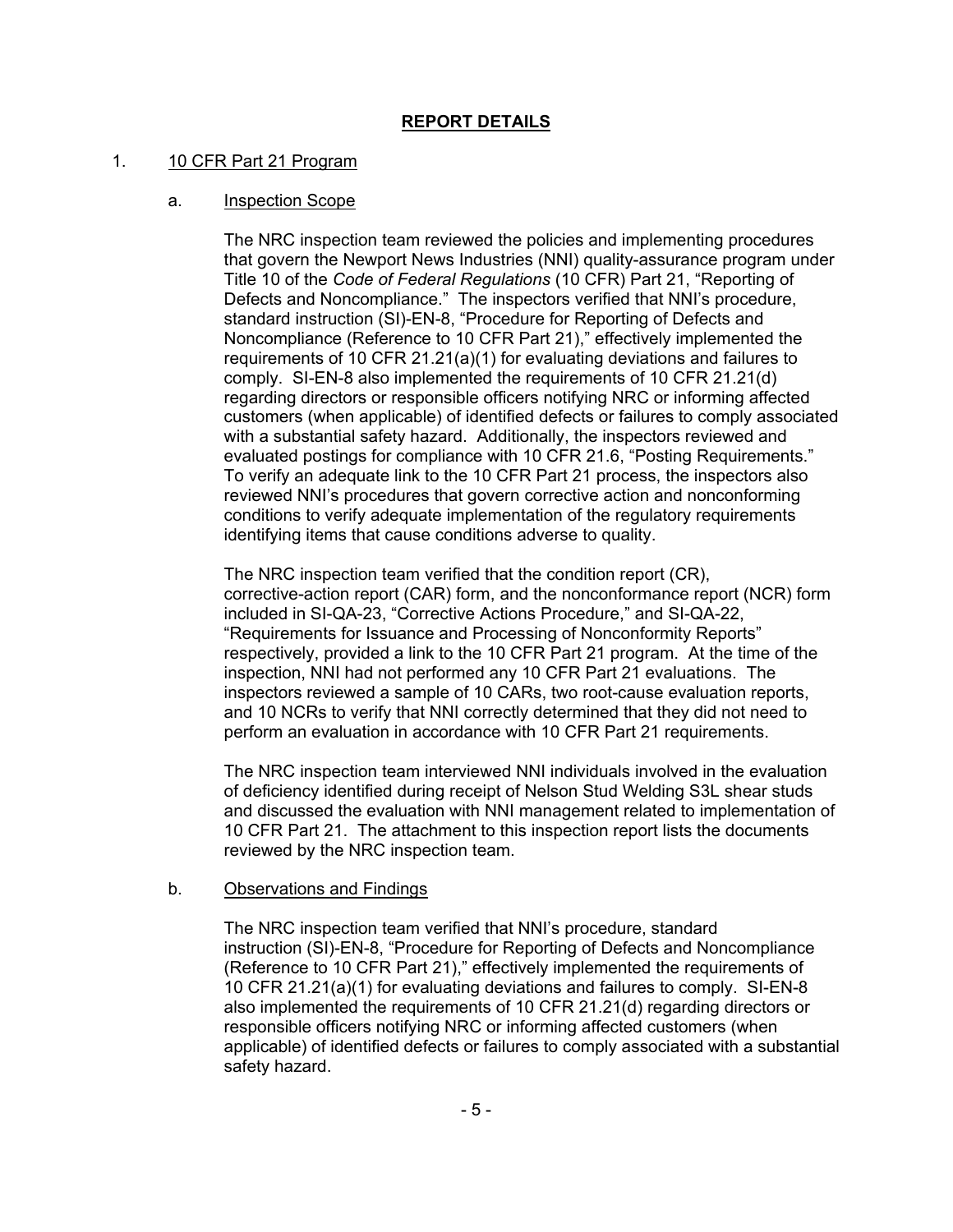The NRC inspection team verified that the condition report (CR), corrective-action report (CAR) form, and the nonconformance report (NCR) form included in SI-QA-23, "Corrective Actions Procedure," and SI-QA-22, "Requirements for Issuance and Processing of Nonconformity Reports (NCR)," respectively, provided a link to the 10 CFR Part 21 program. At the time of the inspection, NNI had not performed any 10 CFR Part 21 evaluations. The inspectors reviewed a sample of 10 CARs, two root-cause evaluation reports, and 10 NCRs to verify that NNI correctly determined that they did not need to perform an evaluation in accordance with 10 CFR Part 21 requirements.

The NRC inspection team reviewed NNI's File No. Q-GE-13-012, "Nelson Stud Welding S3L Shear Studs," dated April 23, 2013, that provides NNI's independent evaluation of the deviation identified in the Nelson Stud Welding S3L shear studs during receipt inspection to determine whether a defect exists in accordance with 10 CFR Part 21. The NNI File No. Q-GE-13-012, concluded that the deficiency in the Nelson Stud Welding S3L shear studs was within American Welding Society (AWS) D1.1, "Structural Welding Code - Steel," Edition 2000, visual acceptance criteria and did not meet the regulatory requirements to be reportable under 10 CFR Part 21.

NNI identified the nonconforming material and it was segregated in accordance with NNI policies and procedures to avoid installation of any of the deficient Nelson Stud Welding material. As a result of this independent evaluation, NNI initiated preventive measures by imposing additional acceptance criteria during receipt inspection. The NRC inspection team found this NNI report acceptable.

The NRC inspection team observed that NNI satisfied the posting requirements in 10 CFR 21.6. The postings included a copy of Section 206 of the Energy Reorganization Act of 1974, as amended; a copy of 10 CFR Part 21; and a copy of SI-EN-8.

The NRC inspection team verified a sample of NNI's purchase orders (PO) and determined that NNI had implemented a program consistent with the requirements in 10 CFR 21.31, "Procurement Documents," for specifying the applicability of 10 CFR Part 21 in its POs for basic components. In addition, the inspectors verified NNI's corrective-action screening committee members' training records to ensure that they were adequately trained on NNI's 10 CFR Part 21 procedure.

## c. Conclusion

The NRC inspection team determined that NNI appropriately translated the requirements of 10 CFR Part 21 into implementing procedures and, for those activities that the NRC inspection team reviewed, implemented them in accordance with NNI's procedures. No findings of significance were identified.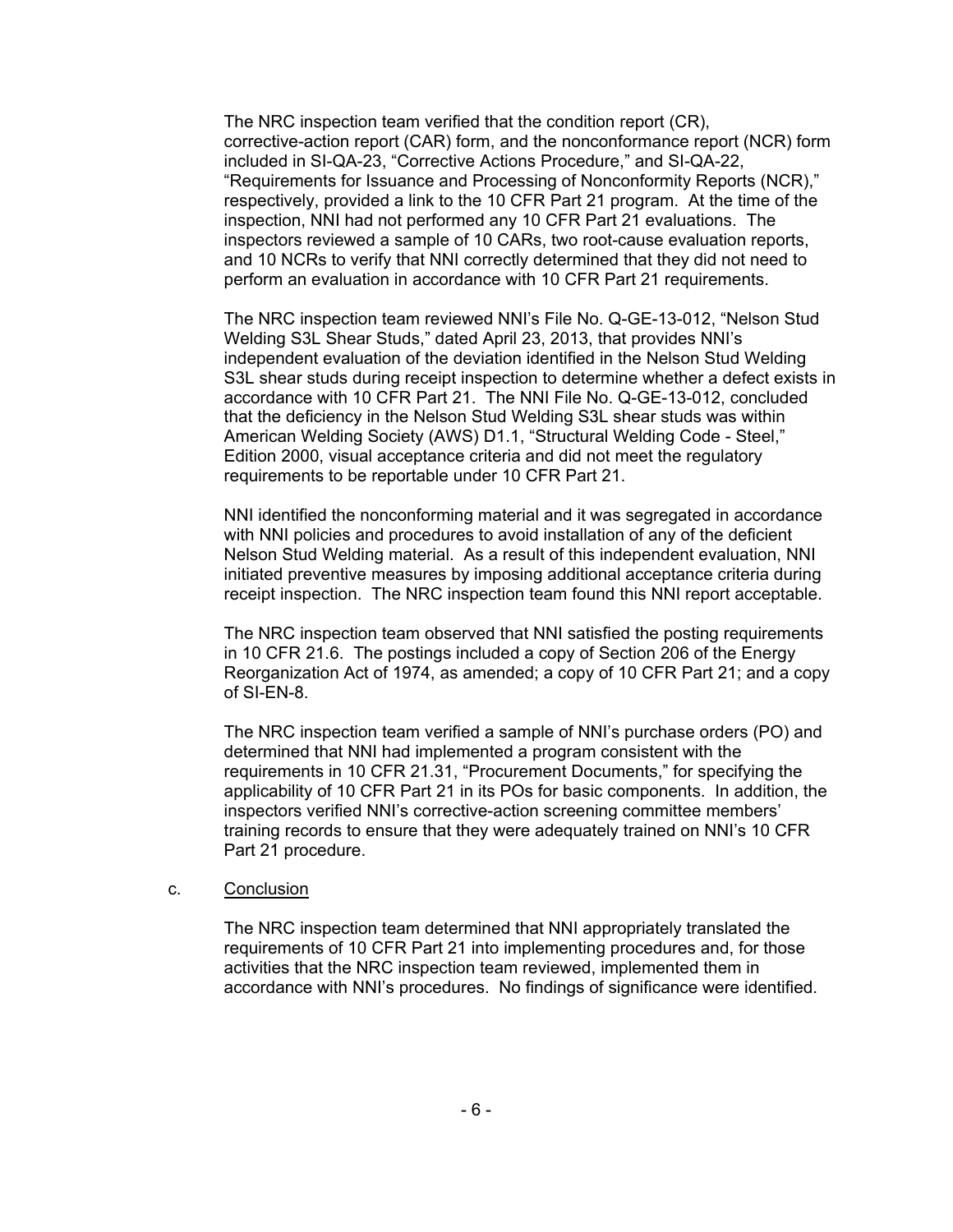### 2. Control of Special Processes

### a. Inspection Scope

The NRC inspection team reviewed NNI policies and implementing procedures that govern the control of special processes to verify compliance with the regulatory requirements of Criterion IX, "Control of Special Processes," of Appendix B to 10 CFR Part 50 as well as with the requirements of the American Welding Society (AWS) D1.1, "Structural Welding Code-Steel," 2000 Edition, AWS D1.4, "Structural Welding Code – Reinforcing Steel," 1998 Edition, and American Society for Nondestructive Testing (ASNT) SNT-Tc-1A, "Personnel Qualification and Certification in Nondestructive Testing," 1992 Edition.

The NRC inspection team reviewed a sample of welding and nondestructive examination (NDE) documents and observed welding and NDE activities associated with the fabrication and inspection of the AP1000 reactor shield building design. The inspectors also reviewed a sample of qualification records for those operators associated with manufacturing equipment used during fabrication of the AP1000 reactor shield building structural modules. The attachment to this inspection report lists the documents reviewed by the inspectors.

## b. Observations and Findings

### b.1 Welding Process

At the time of the inspection, NNI was fabricating AP1000 shield building high stress panel modules under Work Packages 7341-F-070-002 for , Work Package 7341-F-068-003 for outer panel to tie bar, and Work Package 7341-F-069-002 for inner panel for Vogtle Generating Electric Plant Units 3 and 4 as well as for the Virgil C. Summer Unit 2. The NRC inspection team witnessed manual gas tungsten arc welding (GTAW) welding and automated submerged arc welding (SAW) for weld joint number 02K-5000 on the inner panel under Work Package 7341-F-070- 002. The inspectors verified that the welding procedure specifications (WPS) 1016 and 1017 were qualified in accordance with the requirements of AWS D1.1 using the supporting NNI procedure qualification records (PQRs) 1033, 1035, 1036 and 1037. The PQRs were verified to meet the requirements of AWS D1.1 and the applicable NNI procedures. The inspectors reviewed a sample of WPSs and PQRs to verify that the sample documents were in accordance with the requirements of AWS D1.1, AWS D1.4 and the applicable NNI procedures.

The NRC inspection team verified that the applicable welding data; such as weld material and heat/lot number, WPS, inspection procedures used, and that the final inspection results were recorded in accordance with the applicable NNI procedures and instructions. The welding data was recorded on the associated weld history log for each weld joint along with the applicable NDE results.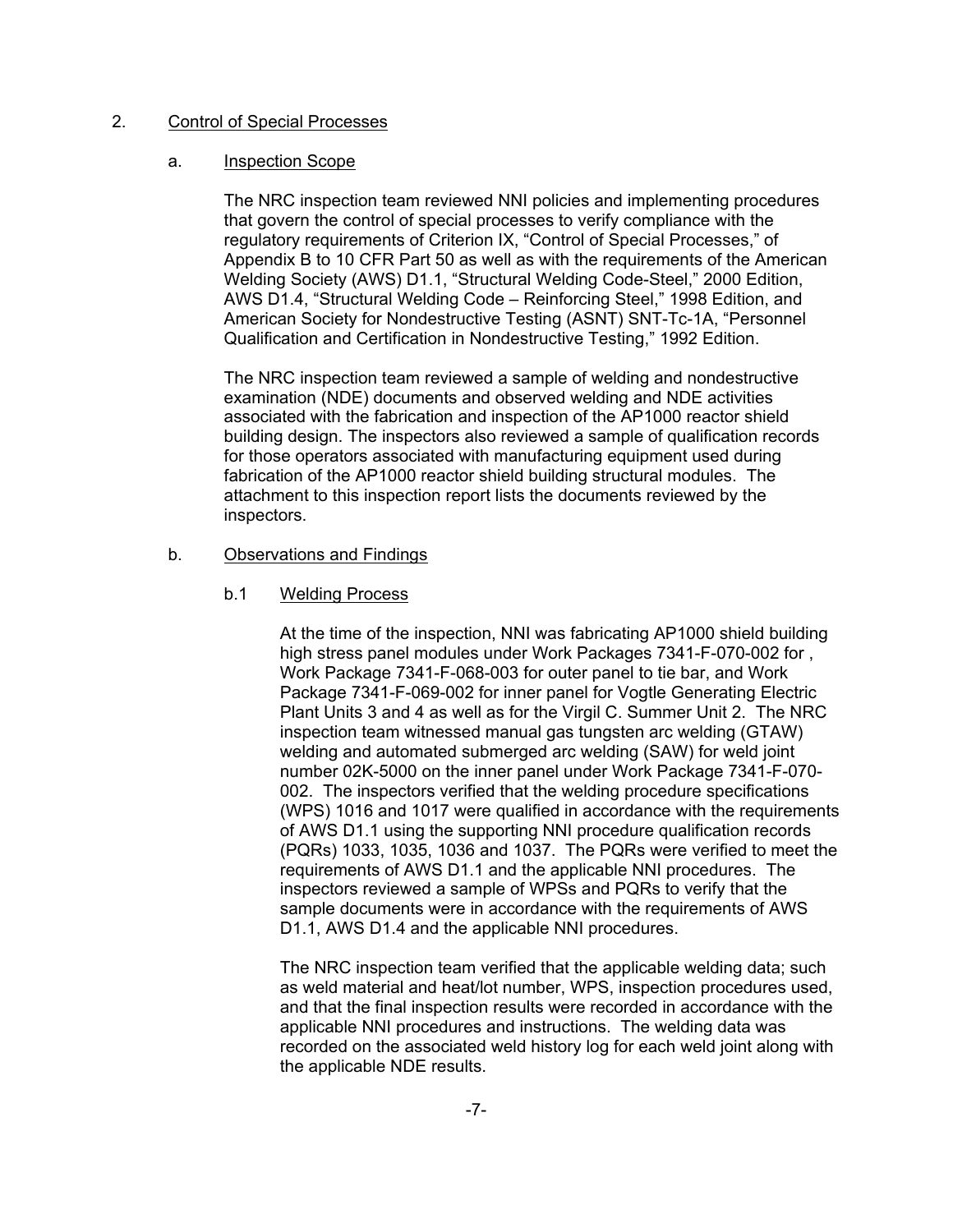## b.2 Control of Weld Material

The NRC inspection team observed the weld material storage and issue station and verified that weld material was adequately controlled, including that flux covered weld electrodes were either in hermetically sealed containers or were kept in baking ovens to control the moisture content within the requirements of AWS D1.1. The inspectors also verified that the corrective actions for CRs 104 and 106 concerning filler metal control were implemented related to filler metal storage and use of calibrated thermometers in the baking ovens. Calibrated thermometers were verified to be in the ovens and had valid calibration documentation in accordance with applicable NNI procedures. The inspectors verified that weld material was controlled at all times until its consumption.

### b.3 Nondestructive Examination

The NRC inspection team witnessed visual inspections of outer panel to tie bar welds, fit-up inspections visual inspection of welds for the inner panel, and magnetic-particle (MT) inspections of inner panel welds in accordance with the applicable NNI procedures. The inspector verified that the examinations were performed by qualified personnel and qualified procedures in accordance with the requirements of AWS D1.1, AWS D1.4 and ASNT SNT-Tc-1A.

During the visual inspections, the NRC inspection team witnessed and verified that the Level II inspector performed the examination in accordance with the NNI procedure and the appropriate acceptance criteria. For the performance of the MT, the inspectors verified through observation and discussion with the Level II inspector that the parameters specified in the associated NNI procedure (including MT yoke model, calibration, and MT yoke orientation) were in accordance with the NNI procedure.

### b.4 Qualification and Training of Welding and Nondestructive Testing Personnel

The NRC inspection team reviewed the welder qualification list (SI-QA-18 QWL) and associated welder qualification records and confirmed that the welders had completed the required training and had maintained their qualifications in accordance with NNI procedures. The inspectors also verified that the applicable procedure for welder qualification meets the requirements of AWS D1.1 and AWS D1.4.

The NRC inspection team reviewed the NNI procedures for visual and MT inspections, and verified that they were consistent with the applicable code requirements. The inspectors also reviewed the Level III nondestructive examiner and Level II non-destructive inspector qualification records and confirmed they were qualified in accordance with the requirements in ASNT SNT-Tc-1A and had sufficient training and previous inspection experience.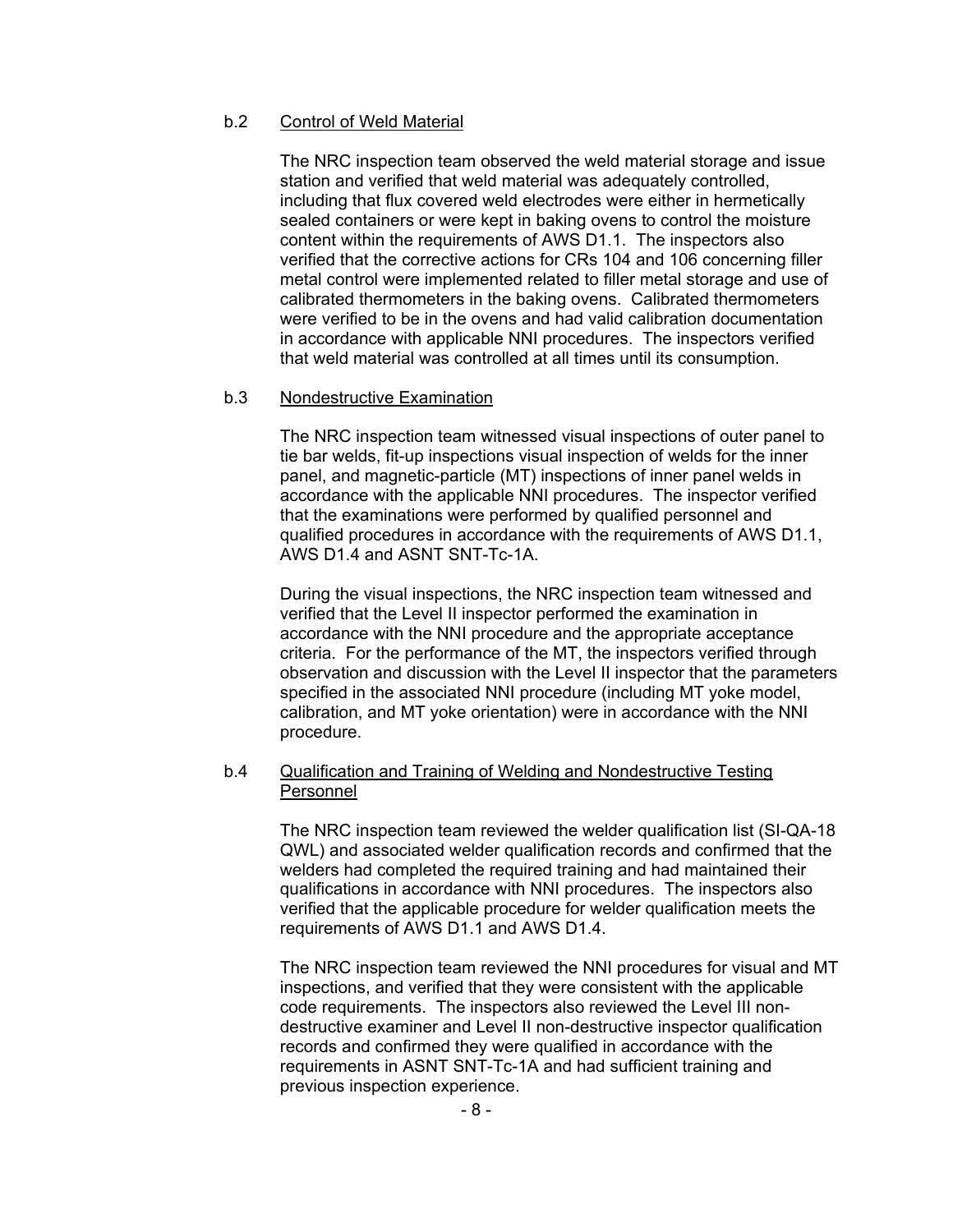### b.5 Water Jet, Whitney Punch/Drill, and Rolling Machining Processes

The NRC inspection team reviewed the controls that NNI has in place for the water jet, the Whitney punch/drill, and the rolling machines. Specifically, the inspectors interviewed the operators of the water jet machine to verify their qualifications for operating the machine. The inspectors noted that operation of the water jet is performed using a 3D model that is created on computer software using CB&I design documents. This 3D model is used by the water jet machine and contains the locations and tolerances of all cuts for the specific plate. The inspection also verified that the spot checks being performed on the plate were completed using calibrated tools and equipment.

The NRC inspection team observed the operation of the Whitney drill on a plate for work package 7342-F-064-008 to be used on Vogtle Unit 4. The inspectors observed the input of hole coordinates, obtained from the computer model, into the machine. The operator spot-checked the holes on the plate for hole diameter, center line distance, and distance to the edge using a calibrated caliper. These spot checks were not required to be documented and were only used to confirm proper machine operation.

The NRC inspection team interviewed one operator of the rolling machine to verify that he was qualified. No observable work was being performed at the time of the interview. No procedures were in use for operations of these machines.

The NRC inspection team verified the qualification records of all interviewed personnel for their specific machines. The qualifications were performed in three separate phases: formal training, on-the-job training, and a job safety analysis. The formal training was given by the machine manufacturers for the water jet and Whitney machine. All other training was given by staff and experienced personnel. NNI is in the process of documenting these training requirements in a formal procedure for each job function. The inspectors reviewed CR 100, written July 25, 2013, to cover this inadequate process for determining training requirements. NNI is in the process of developing the procedure (SI-TR-18) as part of the corrective action taken for CR 100.

#### c. Conclusion

The NRC inspection team concluded that NNI is implementing its process to control the use of special processes program in accordance with the regulatory requirements of Criterion IX of Appendix B to 10 CFR Part 50. Based on the limited sample of documents reviewed and interviews conducted, the NRC inspection team also determined that NNI is adequately implementing a special process control program. No findings of significance were identified.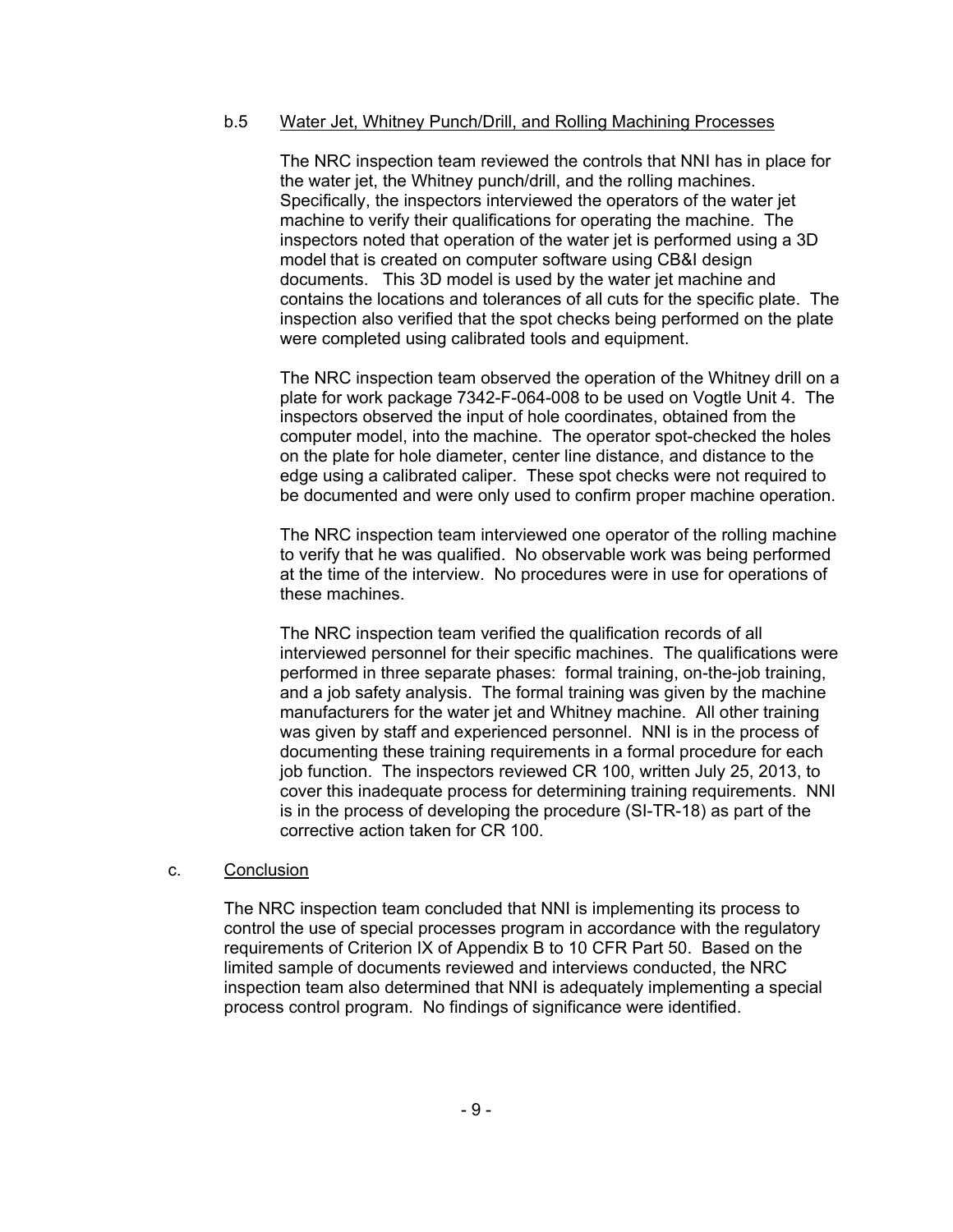### 3. Commercial-Grade Dedication

### a. Inspection Scope

The NRC inspection team reviewed NNI's policies and implementing procedures that govern the commercial-grade dedication (CGD) program to verify compliance with the regulatory requirements of Criterion III, "Design Control," and Criterion VII, "Control of Purchased Material, Equipment, and Services," of Appendix B to 10 CFR Part 50.

The NRC inspection team reviewed NNI's program for the dedication of commercial-grade items and services for use in safety-related applications to verify its compliance with the applicable regulatory requirements. The inspectors also reviewed the commercial-grade dedication plans, checklists, reports and associated purchase orders for surveys of all commercial vendors on NNI's Approved Supplier's List (ASL). The inspectors evaluated the criteria for the selection of critical characteristics, the basis for sampling plan selection, and the selection of verification methods to verify effective implementation of NNI's dedication process. The inspectors also discussed the conduct of CGD activities with NNI personnel involved with the surveys and assessing the results.

The NRC inspection team also reviewed a NNI root-cause analysis report, findings, and implementation of corrective actions associated with inadequate implementation of critical processes to support CGD surveys. The attachment to this inspection report lists the documents reviewed by the inspectors.

## b. Observations and Findings

NNI performed surveys of suppliers of items and services which included: 1) personnel and equipment for conducting measurements of sub-modules with lasers, 2) dedication of weld wire material, 3) personnel conducting welding and fabrication activities, 4) personnel and services for mechanical and physical testing of material properties, and 5) personnel conducting nondestructive examination services in accordance with applicable codes and standards.

The technical evaluations in the dedication plans appropriately considered those technical attributes to verify that they were necessary to provide reasonable assurance that the items or services would perform their safety function. The survey checklists and reports adequately documented the verified technical attributes of the items or services. The NRC inspection team noted that some of the initial survey results were amended to correct for deficiencies noted from NNI's root-cause analysis.

## c. Conclusion

The inspectors determined, based on the commercial-grade dedication packages reviewed and discussions with the vendor's personnel, that NNI's commercial-grade dedication process met the requirements of Criterion III and Criterion VII of Appendix B to 10 CFR Part 50. No findings of significance were identified.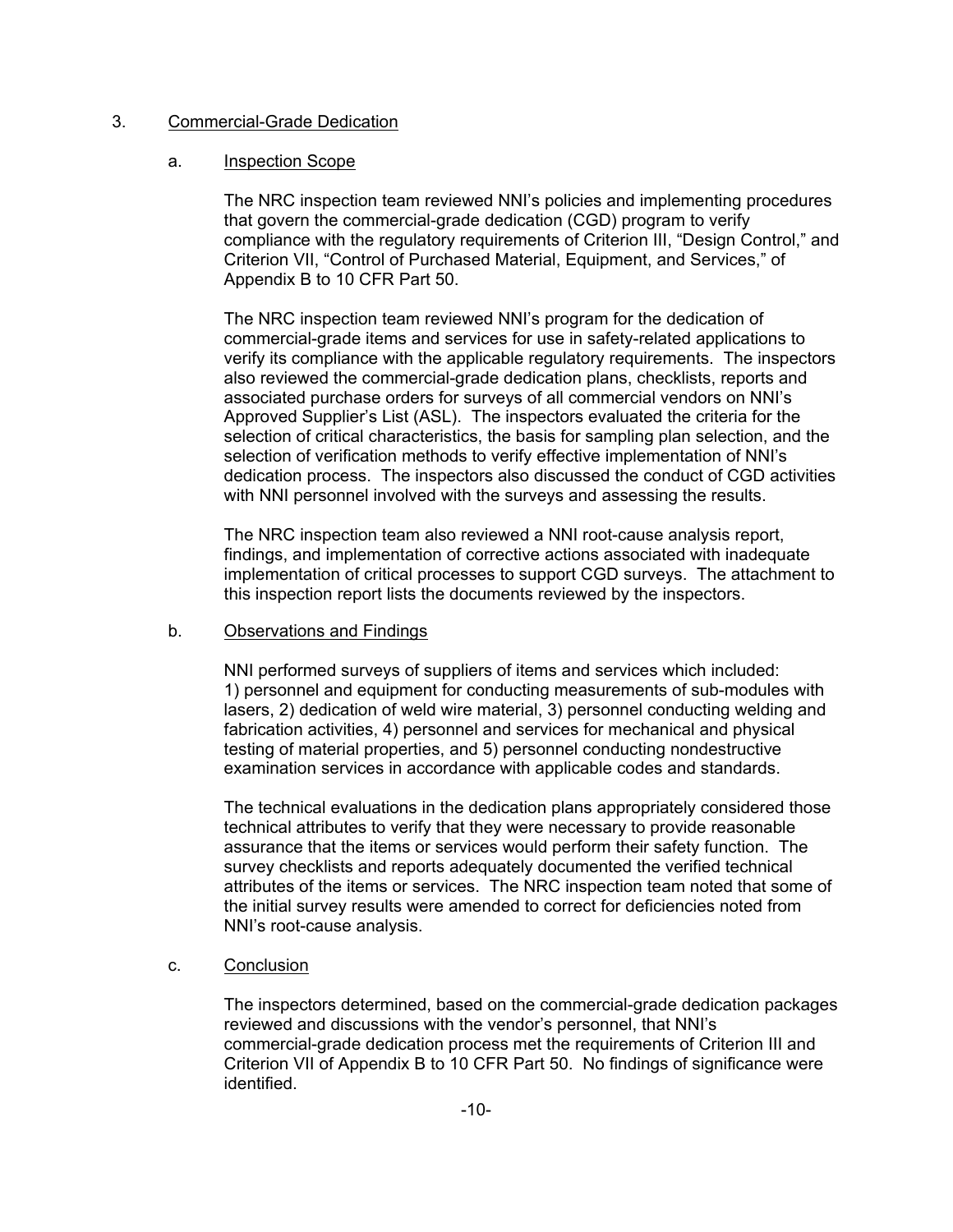## 4. Oversight of Contracted Activities and Internal Audits

### a. Inspection Scope

The NRC inspection team reviewed NNI policies and implementing procedures that govern the implementation of its oversight of contracted activities and internal audits program to verify compliance with the requirements of Criterion IV, "Procurement Document Control," Criterion VII, "Control of Purchased Material, Equipment, and Services," and Criterion XVIII, "Audits," of Appendix B to 10 CFR Part 50.

The NRC inspection team reviewed a sample of POs to verify that specific procurement requirements were met and documented correctly. The inspectors also verified that the POs included, as applicable, scope of work, right of access to facilities and records for source inspections and audits, reporting and approving disposition of nonconformances, and references to specific drawings, codes, and specifications. In addition, the inspectors confirmed that all of the safety related POs reviewed included clauses that invoke the provisions of 10 CFR Part 21 and that require the vendor or supplier to conduct safety related work under its approved QA program. The NRC inspection team also reviewed NNI's processes and management of their supplier database, "Navision," and its interfaces with generating supplier limitations and capabilities on their Approved Suppliers List (ASL) and POs. A list of POs sampled is included at the end of this report.

The NRC inspection team reviewed a sample of external and internal audits, and receipt inspection records to evaluate compliance with NNI program and technical requirements. The inspectors also reviewed the disposition of audit findings to resolve for adequacy and timeliness. The attachment to this inspection report lists the documents reviewed by the inspectors.

## b. Observations and Findings

## b.1 Procurement Document Control

The NRC inspection team verified that the capabilities and limitations recommended by NNI's external audits/surveys were documented in NNI's supplier database, "Navision." NNI's supplier database generates the requirements and limitations that are included in NNI's ASL and POs. The inspectors noted that there were two supplier external audits, DuBose National Energy Services, Inc., and Tioga Pipe Supply Co., in which the ASL and POs did not appropriately document the restrictions and limitations on the scope of supply as dictated by the results of the audit/survey. The inspector verified that the results of the audits/survey were placed in Navision. For these two specific suppliers, NNI failed to have adequate controls in place to assure that the restrictions and limitations for the ASL and POs were included when these documents were generated using Navision This issue has been identified as an example of Nonconformance 99901433-2013-201-02.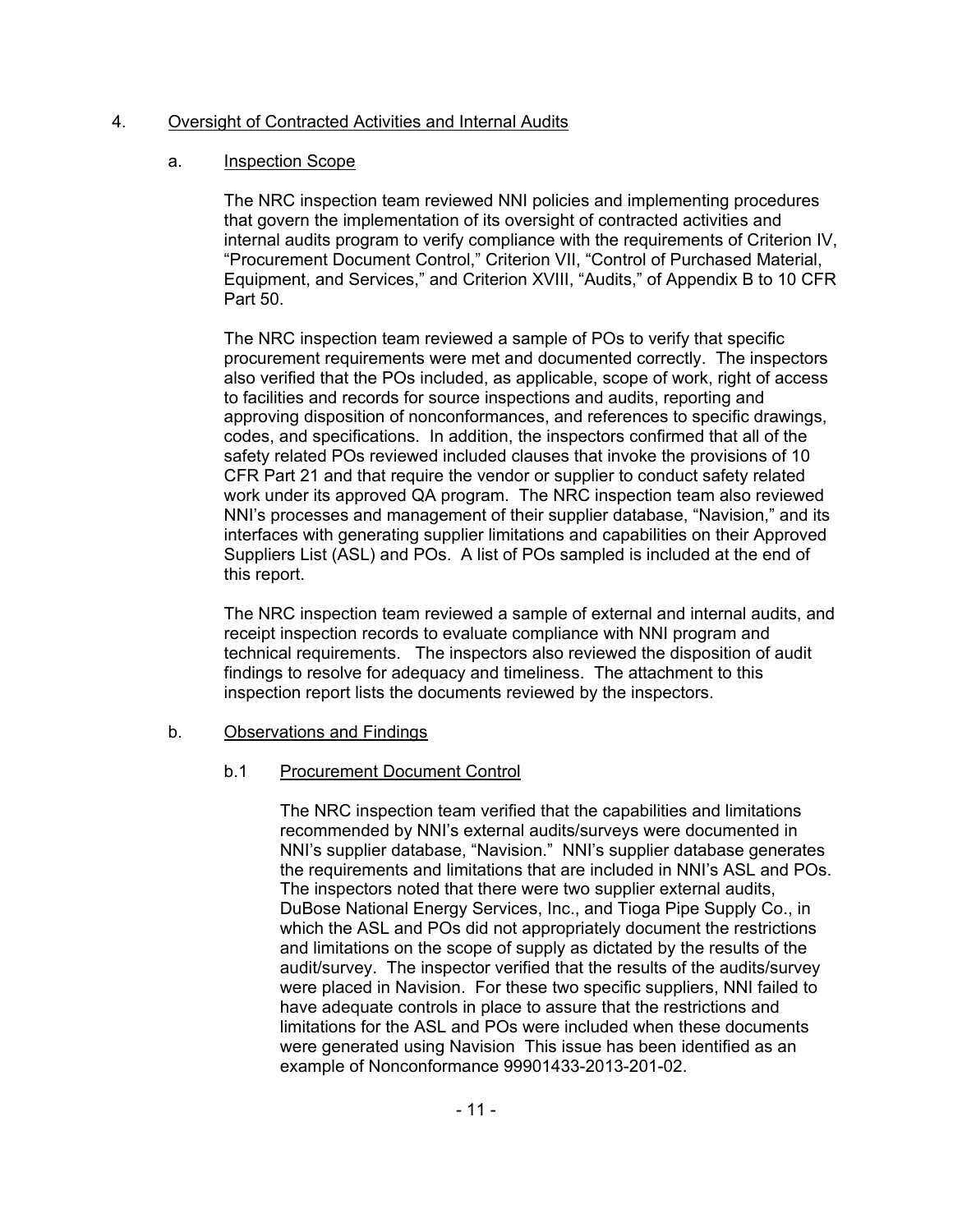## b.2 Oversight of Suppliers

The NRC inspection team verified that NNI had prepared and approved plans that identify the audit scope, focus, and applicable checklist criteria before the initiation of the audit activity. The NRC inspection team confirmed that the audit reports contained a review of the relevant QA criteria in Appendix B to 10 CFR Part 50 for the activities that individual suppliers performed and documentation of pertinent supplier guidance associated with each criterion. For audits that resulted in findings, the inspectors verified that the supplier had established a plan for corrective action and that NNI had reviewed and approved the corrective action and verified its satisfactory completion and proper documentation. NNI's audit program also includes the performance of semi-annual evaluations of suppliers to ensure that they are effectively implementing their approved QA programs.

In sampling NNI's semi-annual performance evaluations of their approved suppliers, the NRC inspection team found that NNI failed to perform a supplier performance evaluation of Nelson Stud Welding, Inc., at an interval consistent with the importance, complexity, and quantity of the product and their procedures. NNI performed an audit of this vendor and they were added to the ASL on April 30, 2012, with no restrictions or limitation in the scope of work. During this period the supplier in question provided nonconforming material which was not documented in their performance evaluation to assess the effectiveness of their supplier's quality controls. This issue has been identified as another example of Nonconformance 99901433-2013-201-02.

## b.3 Internal Audit

The NRC inspection team reviewed implementation of NNI's internal audit program to verify that the audits were completed annually, that the program covers all 18 criteria of Appendix B to 10 CFR Part 50, that each audit was conducted following an audit checklist approved by QA, that the audits are performed by a qualified lead auditor, that all discrepancies were noted and tracked, and that associated documentation justified audit closure. No issues of significance were identified.

## b.4 Receipt Inspection

The NRC inspection team observed the receipt inspection of a safety-related component used in the fabrication of the AP1000 shield building. The inspectors reviewed documentation, confirmed the PO information, conducted a review for any obvious damage, verified the quantity received, verified dimensional aspects of material, and compared measurements to the drawing. No issues of significance were identified.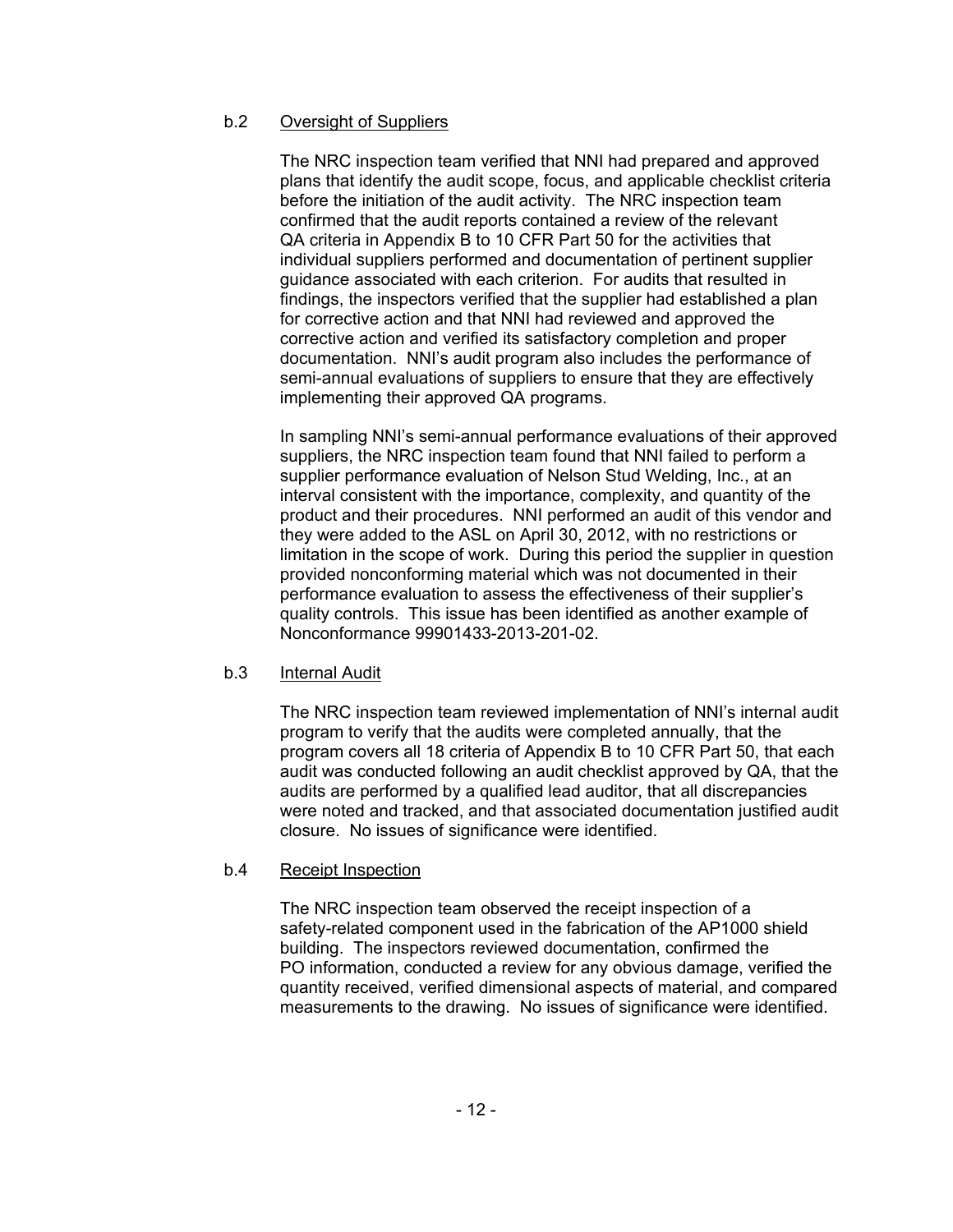## b.5 Qualification and Training of Auditors, Lead Auditors, and Inspection Personnel

The NRC inspection team reviewed a sample of the training and qualification records of NNI's lead auditors, auditors, and inspection personnel and confirmed that auditing and inspection personnel had completed all required training and had maintained qualification and certification in accordance with NNI's policies and procedures. No issues of significance were identified.

## c. Conclusion

The NRC inspection team determined that NNI is implementing its programs for Criterion XVIII in accordance with the applicable regulatory requirements of Appendix B to 10 CFR Part 50. Based on the limited sample of documents reviewed and activities observed, the NRC inspection team also determined that NNI is implementing its policies and procedures associated with these programs.

The NRC inspection team issued Nonconformance 99901433/2013-201-02 in association with NNI's failure to implement Criterion IV and Criterion VII of Appendix B to 10 CFR Part 50. Nonconformance 99901433/2013-201-02 cites NNI for failing to document the restrictions and limitations on the scope of supply as dictated by the results of the audits/survey. Also, NNI failed to perform a supplier performance evaluation.

## 5. Material Traceability

## a. Inspection Scope

The NRC inspection team reviewed NNI's policies and implementing procedures for identification and control of items. Also, that identification markings were applied using materials and methods that provided a clear and legible identification and did not adversely affect the function or service life of the shield building structural modules and their associated components to verify compliance with the regulatory requirements of Criterion VIII, "Identification and Control of Material, Parts, and Components," of Appendix B to 10 CFR Part 50. The inspectors observed the production process for the manufacture, inspection, and testing of safety-related panels and shield building structural modules to verify that all materials were marked with unique identifiers traceable to procurement records. The attachment to this inspection report lists the documents reviewed by the inspectors.

The NRC inspection team conducted interviews of NNI personnel to ensure that the marking procedures and processes were being followed in the shop and to ensure proper use of a shop manufacturing traveler system for each manufactured plate and shield building structural module.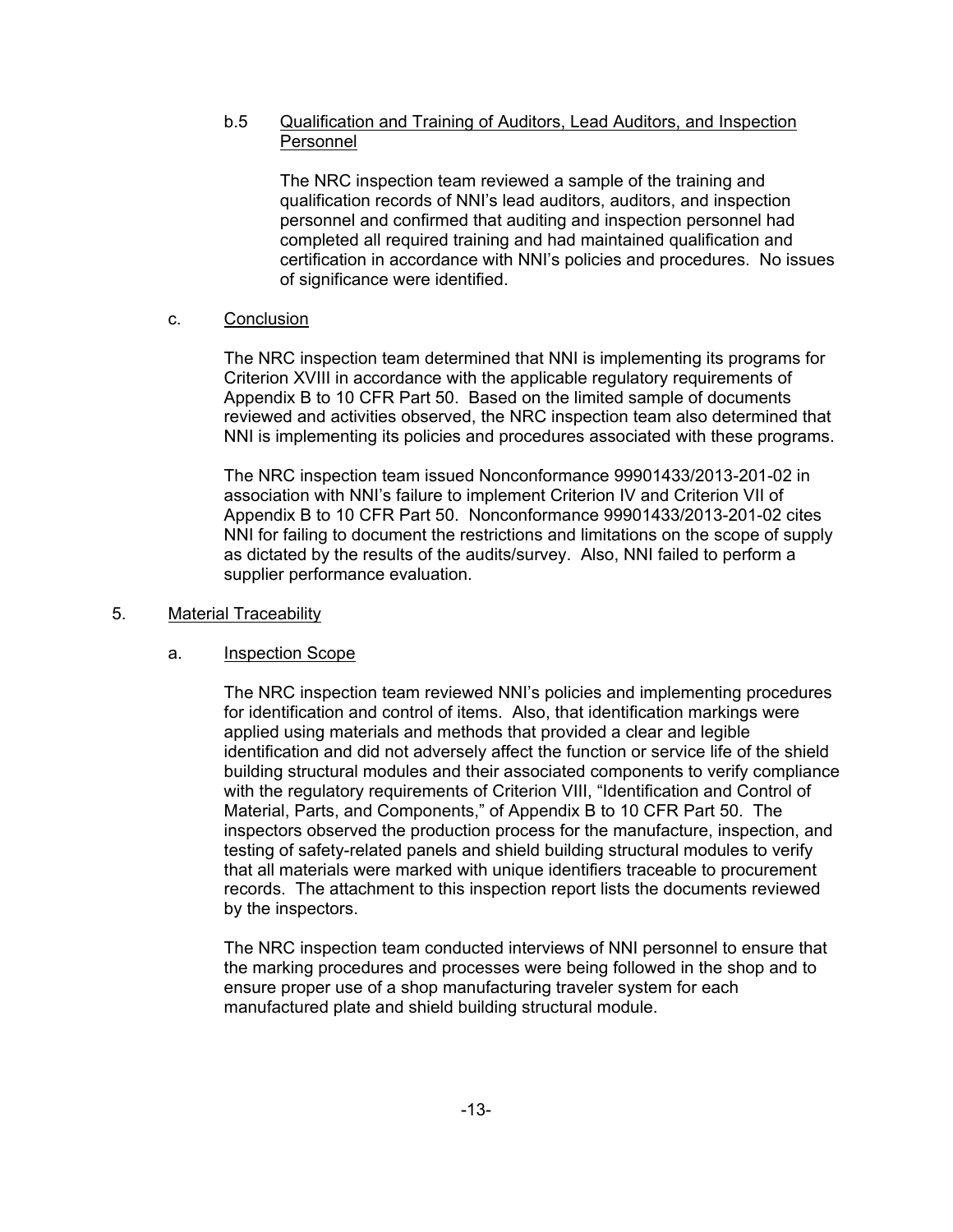## b. Observations and Findings

The NRC inspection team verified that the permanently stamped shield building sections were traceable to design, shop, and erecting drawings. These permanent markings were created by the water-jet machine. The markings were created using computer software by the machine operators and a test sample was run to ensure compliance with NNI procedure SI-QA-24, "Material Storage, Segregation, and Identification," before marking the final product. In addition, the inspectors verified that markings on individual shield building sections were carried through and remained legible as the individual components were in the manufacturing process and through to completion of the structural modules. Furthermore, the inspectors reviewed shop manufacturing travelers for work package 7340-F-068-003 (Vogtle 3 MF6 module 02H, Group 41), currently in production, from receipt of the individual components through final inspection to verify that material was being tracked in accordance with NNI Procedure SI-QA-24.

The NRC inspection team verified that the process, hold, and storage tags for material movement and production were being used in accordance with the applicable NNI procedures for material control and movement. In addition, the inspectors reviewed the NNI material storage procedures to ensure that material was being stored as described in NNI Procedure SI-QA-24.

## c. Conclusions

The NRC inspection team concluded that NNI is implementing its material traceability program in accordance with the regulatory requirements of Criterion VIII of Appendix B to 10 CFR Part 50. Based on the limited sample of documents reviewed, the NRC inspection team also determined that NNI is implementing its policies and procedures associated with the material traceability program. No findings of significance were identified.

## 6. Inspection

## a. Inspection Scope

The NRC inspection team reviewed NNI policies and implementing procedures that govern the inspection program to verify compliance with the regulatory requirements of Criterion X, "Inspection," of Appendix B to 10 CFR Part 50. The inspectors observed in process quality-control inspections of the shield building panels being fabricated and receipt inspection of Nelson deformed bars. In addition, the inspectors observed NNI perform inspections of in-process work to ensure that the AP1000 shield building panels were being fabricated in accordance with the design and that any deviations identified were reconciled in accordance with ITAAC 3.3.0.2.a.i.b from the AP1000 Design Control Document (DCD), Tier 1, Revision 19. The attachment to this inspection report lists the documents reviewed by the inspectors.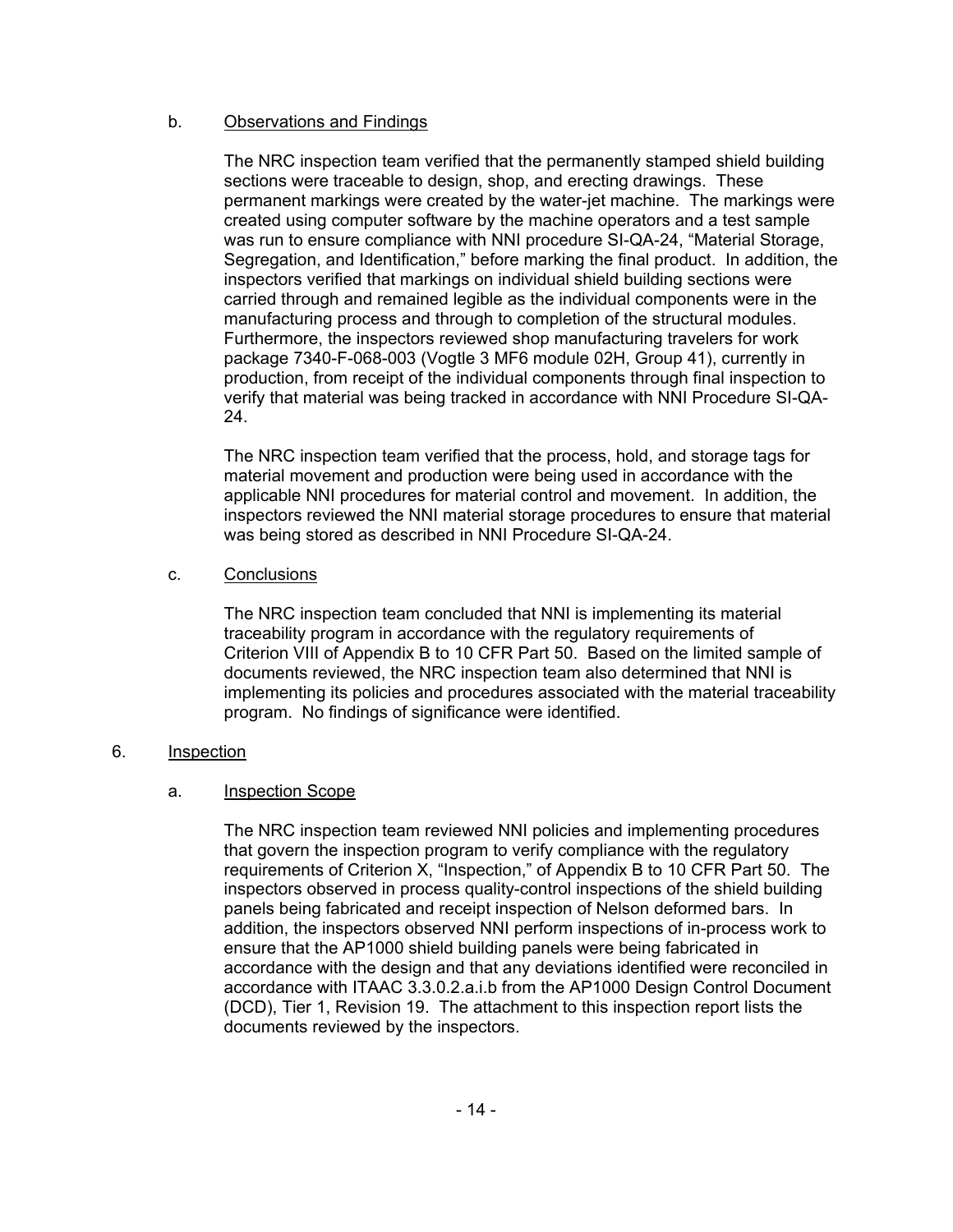## b. Observations and Findings

### b.1 Inspection Control

The NRC inspection team performed direct observations of in-process quality-control inspections to verify that the actual inspections being performed were in accordance with NNI's controlling procedure NNI-7340-F-Q003, "Inspection and Test Plan." The inspectors also verified that the personnel conducting the inspections were qualified to perform the work.

The NRC inspection team observed quality-control (QC) inspectors verify holes dimensions, holes locations, and curvature for the steel plates that formed the panels for the AP1000 shield building. These quality-control inspections were completed in support of NNI Work Instructions 7341-F-073-012, "Fab Shield Building Modules - Summer 2," and 7342-F-064-008, "Fab Shield Building Modules - Vogtle 4." The inspectors verified that the inspections were documented within the Work Instructions and the Inspection Data Reports.

The NRC inspection team also observed NNI perform receipt inspections of Nelson deformed bars that were to be used as tie bars and shear reinforcement in the AP1000 shield building panels. The inspectors verified that NNI performed the inspections in accordance with the applicable procedures, sampled the correct number of parts, and verified the appropriate characteristics of the deformed bars to ensure that the components received meet the requirements stated in the PO. The inspectors also verified that the results of the receipt inspection were adequately documented and approved by authorized staff.

#### b.2 Inspections, Testing, Analyses, and Acceptance Criteria

The NRC inspection team evaluated NNI policies, procedures and processes and inspection activities associated with AP1000 ITAAC for the shield building. The inspectors observed the implementation of visual testing in weld inspections, magnetic testing in particle inspections for welds, weld joint prep and fit-up inspections, dimensional inspections of the fabricated panels, and material property inspections.

The NRC inspection team verified that the panels were being fabricated in accordance with the design requirements and that deviations identified by NNI QC inspectors were documented as nonconformances and reconciled through the design authority, Westinghouse.

Based on the limited sample of documents reviewed and shield building panels observed, the inspectors concluded that NNI had adequate processes to ensure that the design deviations identified by NNI were adequately reconciled through Westinghouse in accordance with the acceptance criteria of the ITAAC.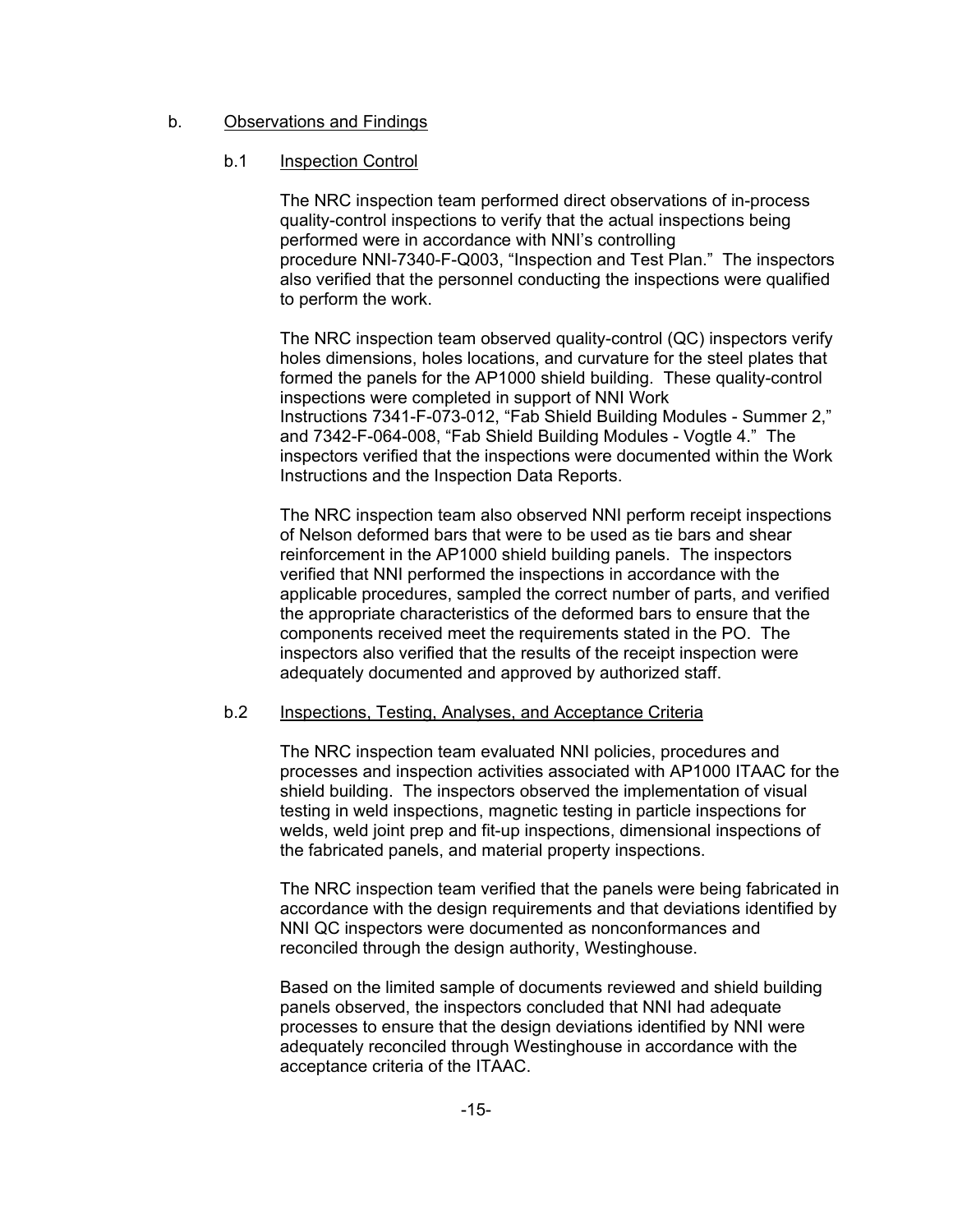## c. Conclusions

The NRC inspection team concluded that NNI is implementing its inspection program in accordance with the regulatory requirements of Criterion X of Appendix B to 10 CFR Part 50. Based on the limited sample of documents reviewed, the NRC inspection team also determined that NNI is implementing its policies and procedures associated with the inspection program. No findings of significance were identified.

## 7. Control of Measuring and Test Equipment

## a. Inspection Scope

The NRC inspection team reviewed NNI policies and implementing procedures that govern the Measuring and Test Equipment (M&TE) program to verify compliance with the requirements of Criterion XII, "Control of Measuring and Test Equipment," of Appendix B to 10 CFR Part 50. The inspectors reviewed a sample of calibration records for various M&TE and the audits used to accept their calibration service supplier for performing the duties of calibrating and testing equipment. The inspectors additionally verified that the M&TE program ensured that devices used in activities affecting quality were of the proper range, type, and accuracy to verify conformance to established requirements.

The inspectors also verified that when M&TE equipment is found to be out of calibration, NNI generates a nonconformance report (NCR) to identify items that have been accepted using this equipment since the last valid calibration date and to perform an extent-of-condition review. The attachment to this inspection report lists the documents reviewed by the inspectors.

## b. Observations and Findings

The NRC inspection team performed a visual inspection of M&TE used during the fabrication of the AP1000 shield building panels and found that the sampled M&TE had the appropriate identification markings indicating the current calibration, due date of next calibration, M&TE identification number, and name of company that performed the last calibration. The inspectors also compared the M&TE identification markings on the actual equipment to the tracking database used by NNI to monitor all M&TE. The inspectors found no discrepancies between the tracking database and equipment in service. The NRC inspection team also verified that the selected M&TE was calibrated using procedures traceable to known industry standards. In addition, for a sample of calibration records reviewed, the inspectors verified that the records included the as-found or as-left conditions, accuracy required, calibration results, calibration dates, and the due date for recalibration.

## c. Conclusion

The NRC inspection team concluded that NNI is implementing its M&TE program in accordance with the regulatory requirements of Criterion XII of Appendix B to 10 CFR Part 50. Based on the limited sample of documents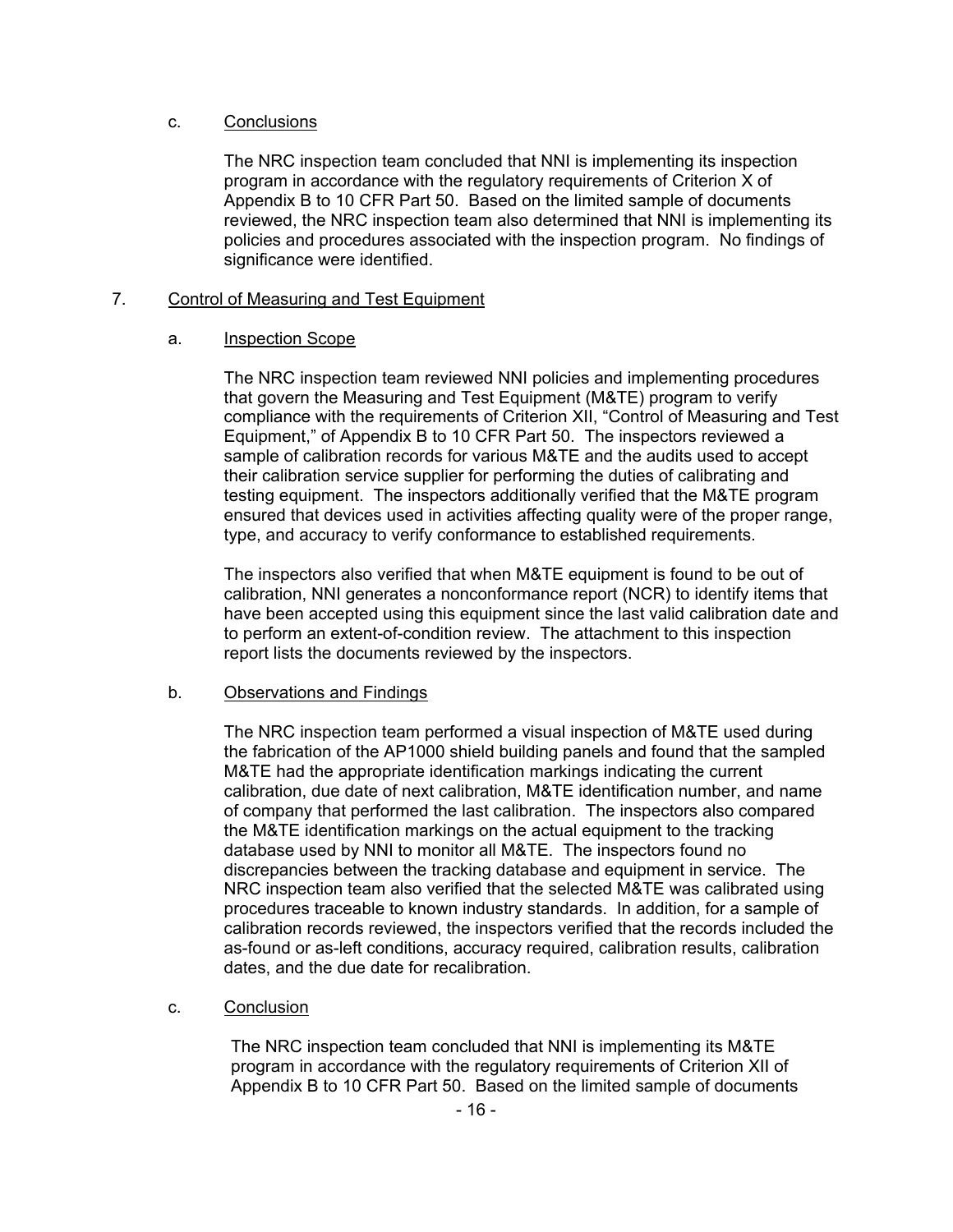reviewed, the NRC inspection team also determined that NNI is implementing its policies and procedures associated with the M&TE program. No findings of significance were identified.

#### 8. Nonconforming Materials, Parts, or Components

#### a. Inspection Scope

The NRC inspection team reviewed policies and implementing procedures that govern the control of nonconforming materials, parts, and components to verify compliance with Criterion XV, "Nonconforming Materials, Parts, or Components," of Appendix B to 10 CFR Part 50. The inspectors verified that NNI's processes and procedures include the identification, documentation, segregation, evaluation, and disposition of nonconforming items. These processes also apply the categories of "accepted," "rework," "scrap," "on hold," or "use as is" and list the applicable justifications that will be adequately supported and properly documented.

The NRC inspection team verified that NNI's nonconformance process provides a link to the 10 CFR Part 21 program. In addition, the inspectors reviewed a sample of NCRs and nonconforming items on the shop floor to verify implementation of NNI's nonconformance program.

#### b. Observations and Findings

The NRC inspection team verified that NNI's processes and procedures include the identification, documentation, segregation, evaluation, and disposition of nonconforming items. These processes also apply the categories of "accepted," "rework," "scrap," "on hold," or "use as is" and list the applicable justifications that will be adequately supported and properly documented. The inspectors verified that NNI's nonconformance process provides a link to the 10 CFR Part 21 program.

The NRC inspection team performed walkdowns of material storage areas and fabrication and assembly areas to inspect the segregation of nonconforming materials, the control of NCRs on ongoing work, and material conditions that could contribute to quality issues. The NRC inspection team observed ongoing craft work and inspection activities for the identification and control of NCRs. The NRC inspection team also verified that nonconforming materials were properly identified, marked, and segregated, when practical, to ensure that they were not reintroduced into the production processes.

The NRC inspection team verified implementation of NNI's nonconformance process while observing in-process dimensional inspection of a liner plate for the AP1000 shield building structural module during which the NNI inspector identified dimensional discrepancies. The NNI inspector immediately initiated a hold, attached a hold tag to the component, and initiated a NCR for disposition.

The NRC inspection team verified that, for the sample of 10 NCRs reviewed, NNI had: (1) dispositioned the nonconformances it identified in accordance with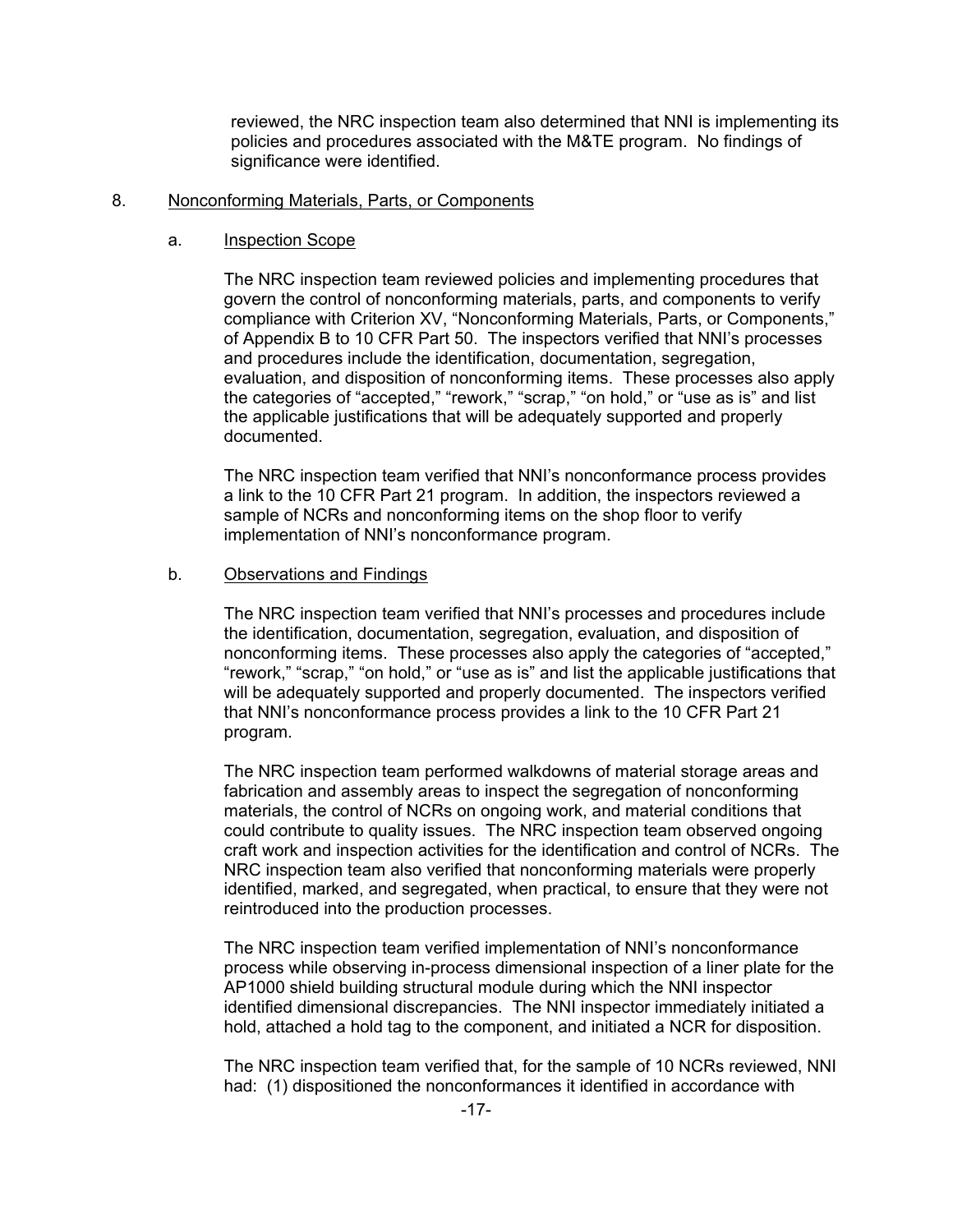NNI's approved procedures, (2) documented an appropriate technical justification for various dispositions, (3) taken adequate action with regard to the nonconforming material or item, and (4) subjected all identified nonconformances, as appropriate, to a 10 CFR Part 21 assessment for evaluation. For those NCRs that were dispositioned as "repair" or "use as is," the inspectors confirmed that the technical justifications were documented to verify the acceptability of nonconforming items and had been reviewed and approved by NNI's customer.

## c. Conclusion

The NRC inspection team concluded that NNI is implementing its nonconforming material, parts, or components program in accordance with Criterion XV of Appendix B to 10 CFR Part 50. Based on the limited sample of documents reviewed, the NRC inspection team also determined that NNI is implementing its policies and procedures associated with its nonconforming material, parts, and components. No findings of significance were identified.

### 9. Corrective Actions

### a. Inspection Scope

The NRC inspection team reviewed the NNI policies and procedures that govern the programs for the control of corrective actions to verify compliance with Criterion XVI, "Corrective Action," of Appendix B, to 10 CFR Part 50. The inspectors reviewed a sample of 18 CRs/CARs associated with the fabrication of safety-related AP1000 shield building structural modules to verify the adequacy of NNI's implementation and control over corrective action.

The NRC inspection team reviewed a sample of 13 conditions identified by CB&I inspectors as conditions adverse to quality, documented by CB&I in notices of unsatisfactory conditions (NUCs), and discussed the corrective-action program with NNI's management and technical staff. In addition, the inspectors observed a corrective-action screening meeting and interviewed NNI's root-cause evaluation committee members. The attachment to this inspection report lists the documents reviewed by the inspectors.

## b. Observations and Findings

Prior to the week of the NRC inspection, NNI had performed a root-cause evaluation to identify the root causes and contributing causes for an ineffective corrective-action program as identified in repetitive CB&I V2012-09 and V2013-30 audits. NNI's RCA-27, "Root Cause Evaluation Report," Revision 0, dated September 12, 2013, documents the results, which indicate that there was one root cause and three contributing causes. RCA-97 recommended thirteen corrective actions to be taken or planned to be taken to correct the problem and verify effective implementation by June 19, 2014. On September 12, 2013, NNI revised its corrective-action procedure SI-QA-23 and developed new procedure SI-QA-27, "Cause Evaluation Process," Revision A, as a standalone cause-evaluation procedure.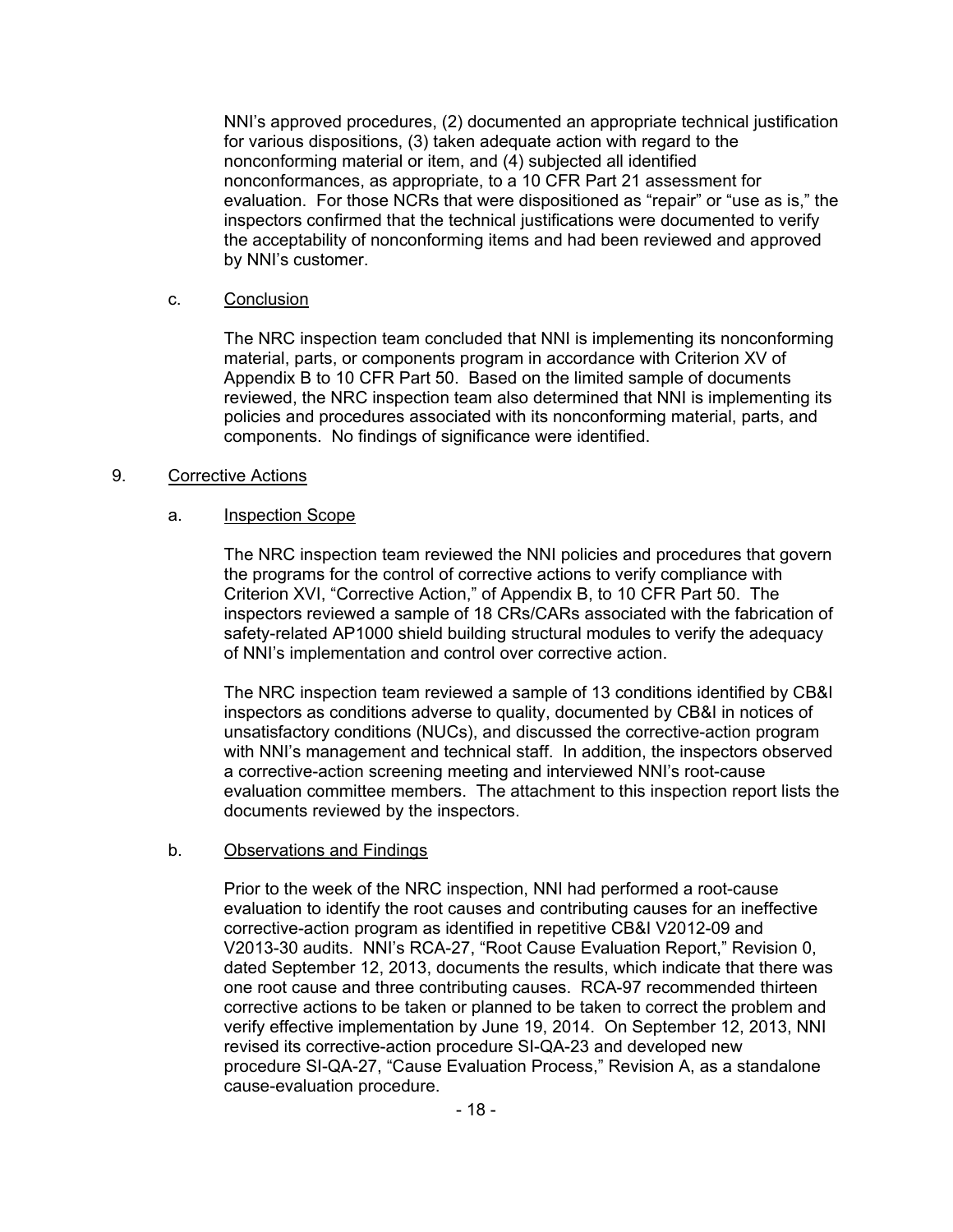The NRC inspection team verified that NNI had programs in place to address corrective actions and verified there was a procedural connection between the corrective action and the 10 CFR Part 21 programs.

CB&I's contract Nos. 132175 and 132177 with NNI require CB&I to have two full-time inspectors, known as "Purchaser's Quality Representatives" (PQRs), at NNI's facility to perform oversight of NNI quality-assurance activities associated with the fabrication of AP1000 shield building structural modules for Vogtle and V.C. Summer.

When a PQR identifies any condition adverse to quality such as a failure, malfunction, deficiency, deviation, defective material and equipment, or nonconformance, the PQR initiates a NUC under CB&I's QA program that requires NNI to provide a corrective action under CB&I's corrective-action program.

The NRC inspection team verified a sample of 13 of the 28 CB&I NUCs that had been generated as of August 8, 2013, that were associated with the fabrication of AP1000 shield building structural modules for Vogtle Units 3 and 4 and V.C. Summer Units 2 and 3. The inspectors reviewed those NUCs to confirm that they identified root causes, established corrective actions, and verified the effective implementation of those actions through followup.

The NRC inspection team noted that NNI provided a response to these NUCs; however, NNI failed to enter and evaluate in its corrective-action program the NUCs for conditions adverse to quality. NNI circumvented its corrective-action program by processing the NUCs outside NNI's corrective-action program and, as a result, these NUCs did not go through the NNI's corrective-action screening committee to determine the significant level of deficiency for potential conditions adverse to quality. Further, the inspectors noted that several of these NUCs had been initiated because of recurring problems identified by the CB&I PQR.

In addition, the NRC inspection team reviewed the NNI root-cause evaluation report, RCA-97 that was developed on the basis of repetitive audit findings by CB&I (and previous owner Shaw) in NNI's ineffective implementation of its corrective-action program. The inspectors noted that RCA-97 did not consider factors such as customer-identified conditions adverse to quality such as CB&I NUCs. The inspectors interviewed the NNI root-cause evaluation team to understand the methodology for the selection of certain factors and the failure to consider others when conducting the root-cause evaluation.

Based on the review of RCA-97 and interviews performed to members of NNI's root cause evaluation team, the NRC inspection team determined that NNI had failed to establish measures to assure that customer-identified conditions adverse to quality, such as failures, malfunctions, deficiencies, deviations, defective material and equipment, and nonconformances are promptly identified, and corrective action taken to preclude repetition. Specifically, NNI did not enter and evaluate in its corrective-action program the conditions adverse to quality identified by CB&I PQRs and documented in the NUCs for potential conditions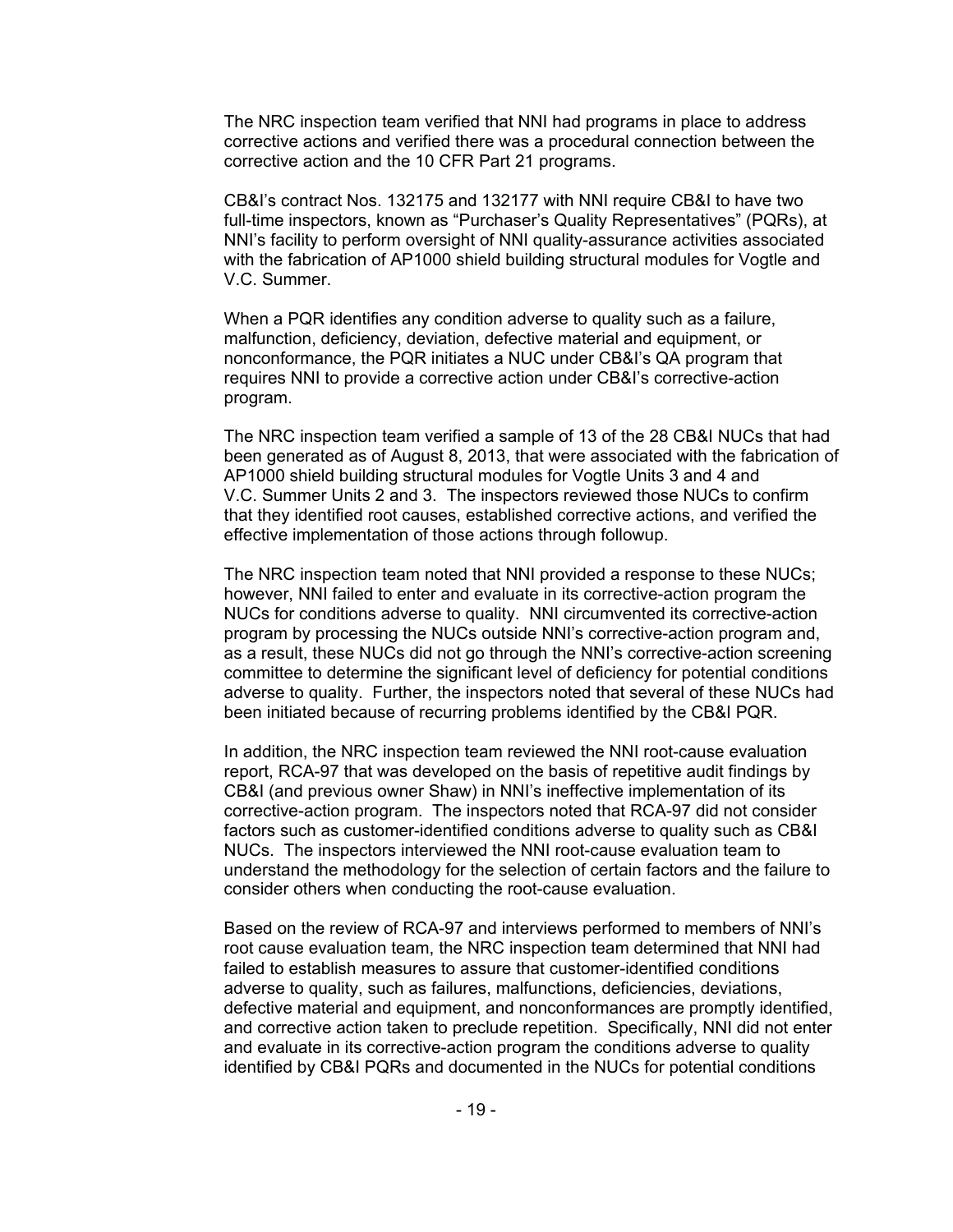adverse to quality in order to preclude repetition. The NRC inspection team identified this failure as Nonconformance 99901433/2013-201-01.

### c. Conclusions

The NRC inspection team issued Nonconformance 99901433/2013-201-01 in association with NNI's failure to implement the regulatory requirements of Criterion XVI of Appendix B to 10 CFR Part 50.

Nonconformance 99901433/2013-201-01 cites NNI for failure to establish measures to assure that customer-identified conditions adverse to quality, such as failures, malfunctions, deficiencies, deviations, defective material and equipment, and nonconformances are promptly identified, and to assure that corrective action is taken to preclude repetition.

## 10. Entrance and Exit Meetings

On September 16, 2013, the NRC inspection team discussed the scope of the inspection with Mr. Diakun, President, and other members of NNI management and technical staff. On September 20, 2013, the NRC inspection team presented the inspection results and observations during an exit meeting with Mr. Diakun and other members of NNI management and technical staff. The attachment to this report lists the attendees of the entrance and exit meetings, as well as those individuals whom the NRC inspection team interviewed.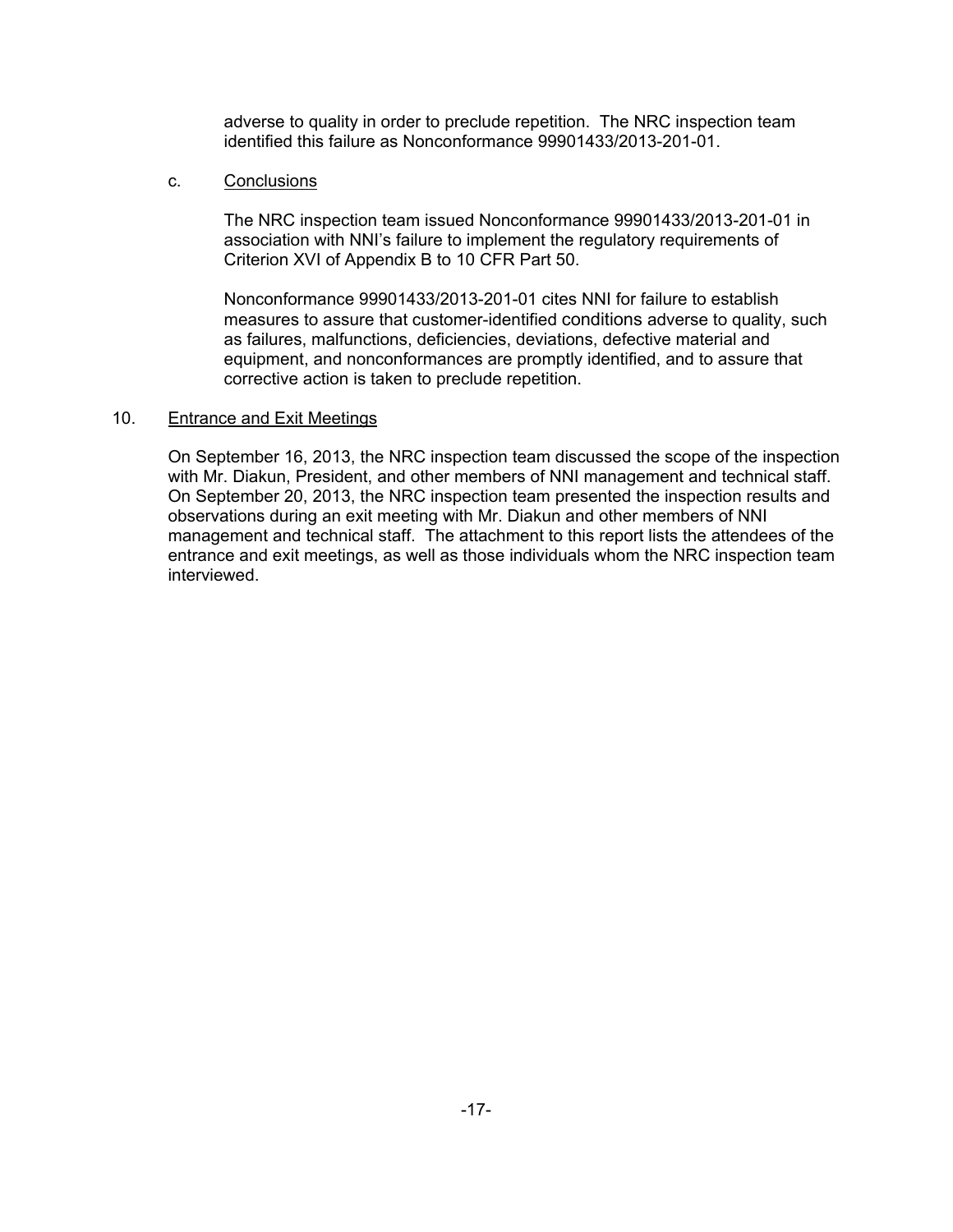# **ATTACHMENT**

# 1. ENTRANCE/EXIT MEETING ATTENDEES

| <b>Name</b>                            | <b>Title</b>                         | <b>Affiliation</b>  | <b>Entrance</b>         | <b>Exit</b>                               | Interviewed                         |
|----------------------------------------|--------------------------------------|---------------------|-------------------------|-------------------------------------------|-------------------------------------|
| Peter Diakun                           | President                            | <b>Newport News</b> | X                       | X                                         |                                     |
|                                        |                                      | Industrial (NNI)    |                         |                                           |                                     |
| Doug Sample                            | Manager Technical                    | <b>NNI</b>          | X                       | X                                         | X                                   |
|                                        | <b>Services</b>                      |                     |                         |                                           |                                     |
| Paul Vinyard<br><b>Quality Manager</b> |                                      | $\overline{NN}$     | X                       | Χ                                         | $\overline{\mathsf{X}}$             |
| Albert Kalaskas                        | <b>Quality Engineer</b>              | <b>NNI</b>          |                         |                                           | $\overline{\mathsf{x}}$             |
| Bernard Wigginton                      | Nuclear Source Inspector             | Chicago Bridge      |                         |                                           | $\overline{\mathsf{x}}$             |
|                                        | <b>Procurement Power</b>             | and Iron (CB&I)     |                         |                                           |                                     |
| Laura Burger                           | <b>Records Center</b>                | <b>NNI</b>          |                         |                                           | X                                   |
| Mike Walsh                             | Contract & Purchasing                | <b>NNI</b>          |                         |                                           | $\overline{\mathsf{X}}$             |
| Tim Laursen                            | Performance Consultant               | <b>WDI</b>          |                         |                                           | $\overline{\mathsf{x}}$             |
| James Whitley                          | <b>Planning Manager</b>              | <b>NNI</b>          |                         |                                           | $\overline{\mathsf{X}}$             |
| <b>Derrick Coates</b>                  | Program Manager                      | <b>NNI</b>          |                         |                                           | $\overline{\mathsf{x}}$             |
| <b>Jeff Gowers</b>                     | <b>Quality Analyst II</b>            | <b>NNI</b>          |                         |                                           | $\overline{\mathsf{X}}$             |
| Peter Smagula IV                       | Project Engineer                     | <b>NNI</b>          |                         |                                           | $\frac{\overline{x}}{\overline{x}}$ |
| <b>Richard Blount</b>                  | Operations & Support                 | <b>NNI</b>          |                         |                                           |                                     |
|                                        | Manager                              |                     |                         |                                           |                                     |
| Mathew Hubbard                         | <b>Quality Analyst II</b>            | <b>NNI</b>          |                         |                                           | $\frac{x}{x}$                       |
| Scott Jones                            | Construction                         | <b>NNI</b>          |                         |                                           |                                     |
|                                        | Superintendent                       |                     |                         |                                           |                                     |
| Keith Meadows                          | <b>CAP Coordinator</b>               | $\overline{NNI}$    |                         |                                           | $\frac{x}{x}$                       |
| Lisa Lindsey                           | <b>Structural Mechanical</b>         | <b>NNI</b>          |                         |                                           |                                     |
|                                        | Inspector Level II                   |                     |                         |                                           |                                     |
| <b>Jesse Ricks</b>                     | Welder                               | <b>NNI</b>          |                         |                                           | $\frac{x}{x}$                       |
| Anthony Woodard                        | Quality Control /                    | <b>NNI</b>          |                         |                                           |                                     |
|                                        | Nondestructive Examiner              |                     |                         |                                           |                                     |
|                                        | (NDE) Inspector Level II             |                     |                         |                                           |                                     |
| Gary Michaelis                         | NDE Level III Inspector              | <b>NNI</b>          |                         |                                           | X                                   |
| <b>Steve Bocrie</b>                    | Supervisor Testing and               | <b>NNI</b>          |                         |                                           | $\overline{\mathsf{x}}$             |
|                                        | Inspection, Quality Control          |                     |                         |                                           |                                     |
| Kyle Jaffeux                           | <b>QC</b> Administrative             | <b>NNI</b>          |                         |                                           | $\overline{\mathsf{x}}$             |
|                                        | Assistant                            |                     |                         |                                           |                                     |
| <b>Walt Greene</b>                     | Warehouse Supervisor                 | <b>NNI</b>          |                         |                                           | X                                   |
| Jason Mintz                            | QC Inspector                         | <b>NNI</b>          |                         |                                           | X                                   |
| Kevin Angle                            | <b>Welding Foreman</b>               | <b>NNI</b>          |                         |                                           | $\overline{X}$                      |
| <b>Ed Derlin</b>                       | Level II Inspector                   | <b>NNI</b>          |                         |                                           | X                                   |
| Nelson Farrar                          | Welder                               | <b>NNI</b>          |                         |                                           | $\overline{X}$                      |
| Eric White                             | Level II Inspector                   | <b>NNI</b>          |                         |                                           | X                                   |
| Keith Long                             | Quality Inspector                    | <b>NNI</b>          |                         |                                           | X.                                  |
| Joseph Ernst                           | <b>Project Manager</b>               | CB&I                | X                       | X                                         |                                     |
| <b>Steve Napiecek</b>                  | Manager, Technical                   | <b>NNI</b>          | $\overline{\mathsf{x}}$ | X.                                        |                                     |
|                                        | Services                             |                     |                         |                                           |                                     |
| Robert Schatzel                        | Program Director                     | <b>NNI</b>          | X                       | $\overline{X}$<br>$\overline{\mathsf{x}}$ |                                     |
| Randy Musser                           | Chief of Inspection                  | <b>NRC</b>          |                         |                                           |                                     |
|                                        | Branch 3, Atlanta Regional<br>Office |                     |                         |                                           |                                     |
| James Beardsley                        | Chief of the Construction            | <b>NRC</b>          |                         | $\overline{\mathsf{X}^*}$                 |                                     |
|                                        | Inspection Program Branch            |                     |                         |                                           |                                     |
| Marilyn Kavchak                        | <b>Quality Assurance</b>             | CB&I                |                         | X*                                        |                                     |
|                                        |                                      |                     |                         |                                           |                                     |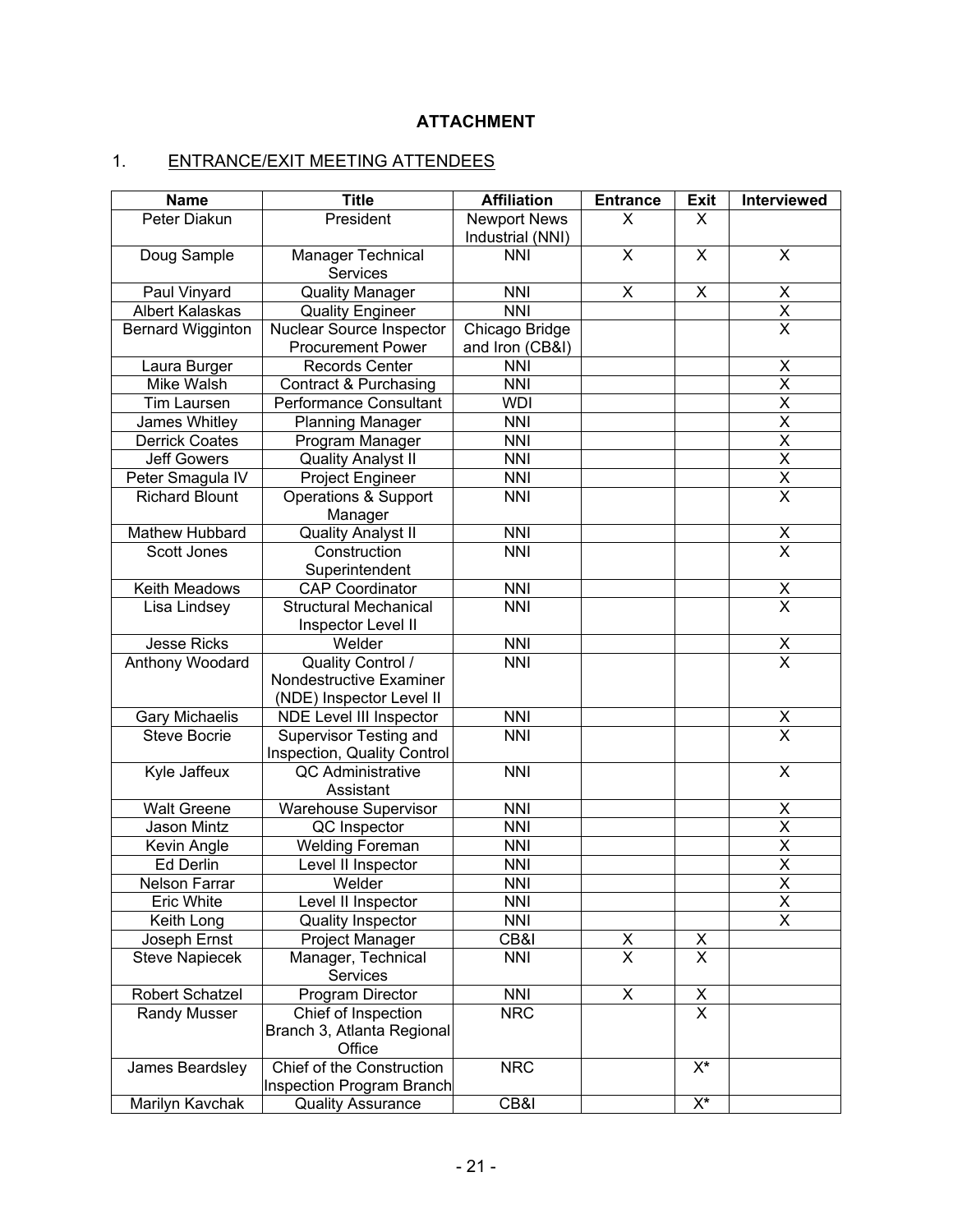| <b>Name</b>  | Title                              | <b>Affiliation</b> | <b>Entrance</b> | Exit | <b>Interviewed</b> |
|--------------|------------------------------------|--------------------|-----------------|------|--------------------|
| Keves Niemer | Program Manager                    | CB&I               |                 | v*   |                    |
| Earl Duda    | Program Manager for<br>Inspections | CB&I               |                 | v*   |                    |

**\*Participated by teleconference** 

## 2. INSPECTION PROCEDURES USED

Inspection Procedure (IP) 36100, "Inspection of 10 CFR Part 21 and Programs for Reporting Defects and Noncompliance," dated February 13, 2012.

IP 43002, "Routine Inspections of Nuclear Vendors," dated July 15, 2013.

IP 43004, "Inspection of Commercial-Grade Dedication Programs," dated April 25, 2011.

## 3. LIST OF ITEMS OPENED, CLOSED, AND DISCUSSED

| <b>Item Number</b>   | <b>Status</b> | <b>Type</b> | <b>Description</b> |
|----------------------|---------------|-------------|--------------------|
| 99901433/2013-201-01 | Opened        | <b>NON</b>  | Criterion 16       |
| 99901433/2013-201-02 | Opened        | <b>NON</b>  | Criterion 4 and 7  |

## 4. INSPECTIONS, TESTS, ANALYSES, AND ACCEPTANCE CRITERIA

The U.S. Nuclear Regulatory Commission (NRC) inspection team identified the following inspections, tests, analyses, and acceptance criteria (ITAAC) related to components being fabricated, manufactured, and tested at Newport News Industrial (NNI). At the time of the inspection, NNI was involved in fabrication of the panels being used to manufacture the shield building structural modules for the AP1000 reactor design. For the ITAAC listed below, the NRC inspection team reviewed NNI's quality-assurance controls in the areas of inspection and manufacturing control, commercial-grade dedication, special processes, oversight of contracted activities, control of measuring and test equipment, nonconforming materials parts and components, and corrective actions. The ITAAC design commitments cited below are for future use by the NRC staff during the ITAAC closure process; the listing of these ITAAC design commitments does not signify that they have been met and/or closed. The NRC inspection team did not identify any findings associated with the ITAAC listed below.

| Appendix C to the Combined License for Vogtle<br><b>Electric Generating Plant Unit 3</b> | No. 761 | ITAAC 3.3.00.02.a.i.b |
|------------------------------------------------------------------------------------------|---------|-----------------------|
| Appendix C to the Combined License for Vogtle<br><b>Electric Generating Plant Unit 4</b> | No. 761 | ITAAC 3.3.00.02.a.i.b |
| Appendix C to the Combined License for Virgil C.<br><b>Summer Nuclear Station Unit 2</b> | No. 761 | ITAAC 3.3.00.02.a.i.b |
| Appendix C to the Combined License for Virgil C.<br><b>Summer Nuclear Station Unit 3</b> | No. 761 | ITAAC 3.3.00.02.a.i.b |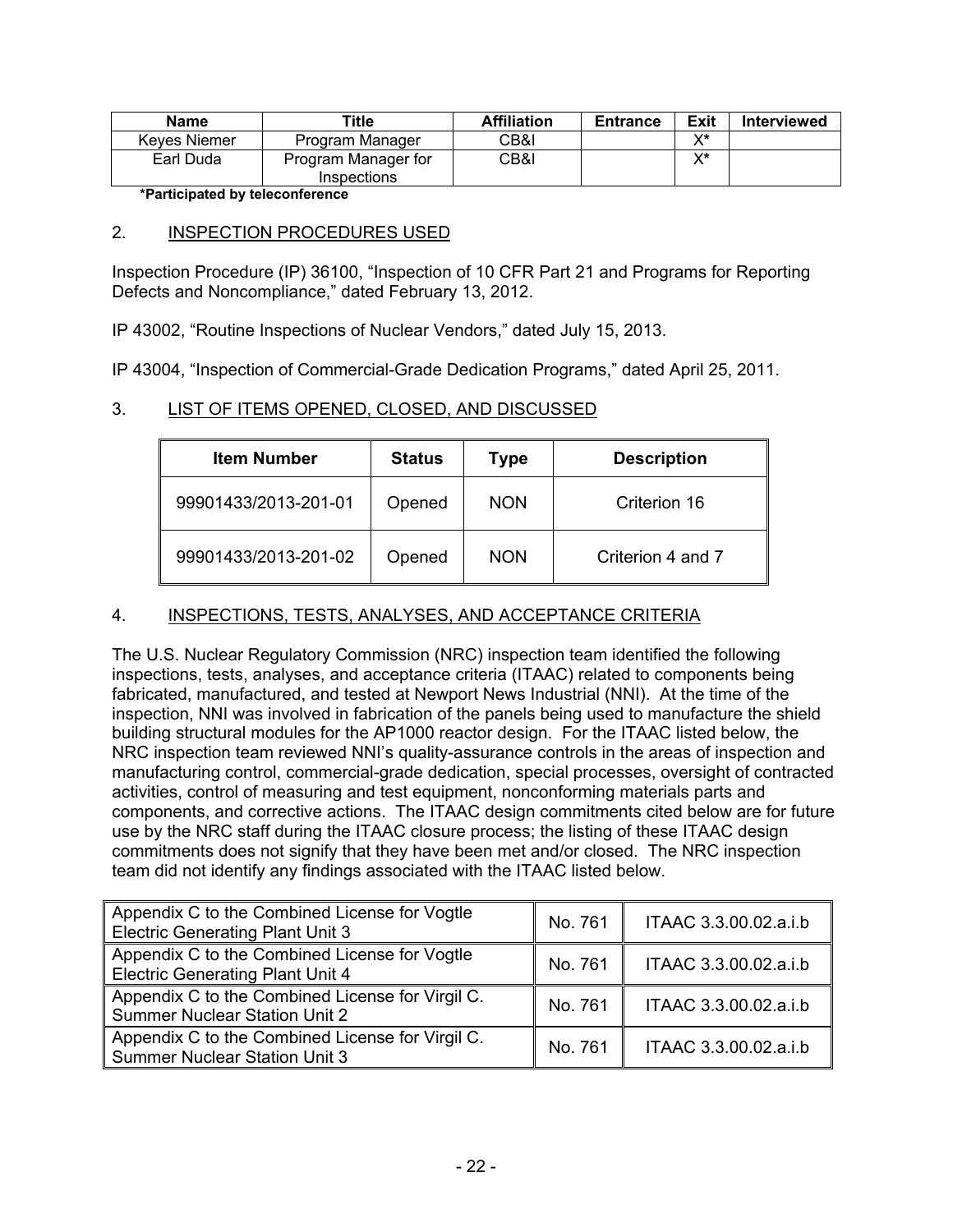# 5. DOCUMENTS REVIEWED

## Policies and Procedures

- Newport News Industrial (NNI) quality-assurance manual (QAM)-100, "Commercial Nuclear Facility Applications Quality Assurance Manual," Revision C, dated April 26, 2013
- Standard instruction (SI)-QA-10, "Qualification and Certification of Inspection and Test Personnel," Revision I, dated April 13, 2012
- SI-QA-4, "Control of Suppliers for Commercial and Commercial Nuclear Work," Revision H, dated October 22, 2012
- SI-QA-5, "Supplier Evaluation Program," Revision M, dated July 26, 2012
- SI-QA-8, Weld Metal Issue, Revision N-1, dated August 7, 2013
- SI-QA-18, Welding Performance Qualification Requirements, Revision O, Dated July 16, 2013
- SI-QA-18 QWL, Qualified Welders List, Effective September 16, 2013
- SI-QA-19, "Quality Assurance Requirements for Commercial-Grade Items and Services," Revision D, dated October 15, 2012
- SI-QA-20, "Sampling for Inspection," Revision B, dated November 10, 2011
- SI-QA-21, "Counterfeit, Fraudulent and Suspect Items," Revision B, dated October 10, 2011
- SI-QA-22, "Requirements for Issuance and Processing of Nonconformity Reports (NCR)," Revision D, dated September 22, 2013
- SI-QA-23, "Corrective Action Program," Revision C, dated September 12, 2013
- SI-QA-24, "Material Storage, Segregation, and Identification," Revision A-1, dated January 24, 2013
- SI-QA-27, "Cause Evaluation Process," Revision A, dated September 12, 2013
- SI-QA-52, "Part Numbering and Material List," Revision F, dated October 15, 2012
- NNI Instruction 7340-F-W001, Shaw AP 1000 Shield Building Modules-Welding Of Modules Plate to Plate, Nelson D2L (D2S Modified D2L), and Lenton Weldable Couplers, Revision E, dated June 28, 2013
- NNI Instruction 7340-F-W002, CB&I AP 1000 Shield Building Modules-Shot Studs (Nelson S3L), Revision A, dated September 7, 2013
- NNI Instruction 7340-F-W003, Shaw AP 1000 Shield Building Modules-Welding Procedure Qualification Records, Revision F, dated September 7, 2013
- NNI Instruction 7340-F-W004, Shaw AP 1000 Shield Building Modules-Welding Procedure Specifications, Revision F, dated September 7, 2013
- NNI Instruction 7340-F-W005, Shaw AP 1000 Shield Building Modules-Welding of Rebar, Revision B, dated October 10, 2012
- NNI Instruction 7340-F-Q001, Shaw AP 1000 Shield Building Modules-QA/QC Plan, Revision C-1, dated November 26, 2012
- NNI Instruction 7340-F-Q002, Shaw AP 1000 Shield Building Modules-Cleaning Instructions, Revision B, dated December 4, 2012
- NNI Instruction 7340-F-Q003, Shaw AP 1000 Shield Building Modules-Inspection and Test Plan, Revision D, dated January 22, 2013
- NNI Instruction 7340-F-Q005, Shaw AP 1000 Shield Building Modules-Shaw AP1000 Shield Building Modules-Radiographic Examination of Structural Elements, Revision C, dated April 2, 2013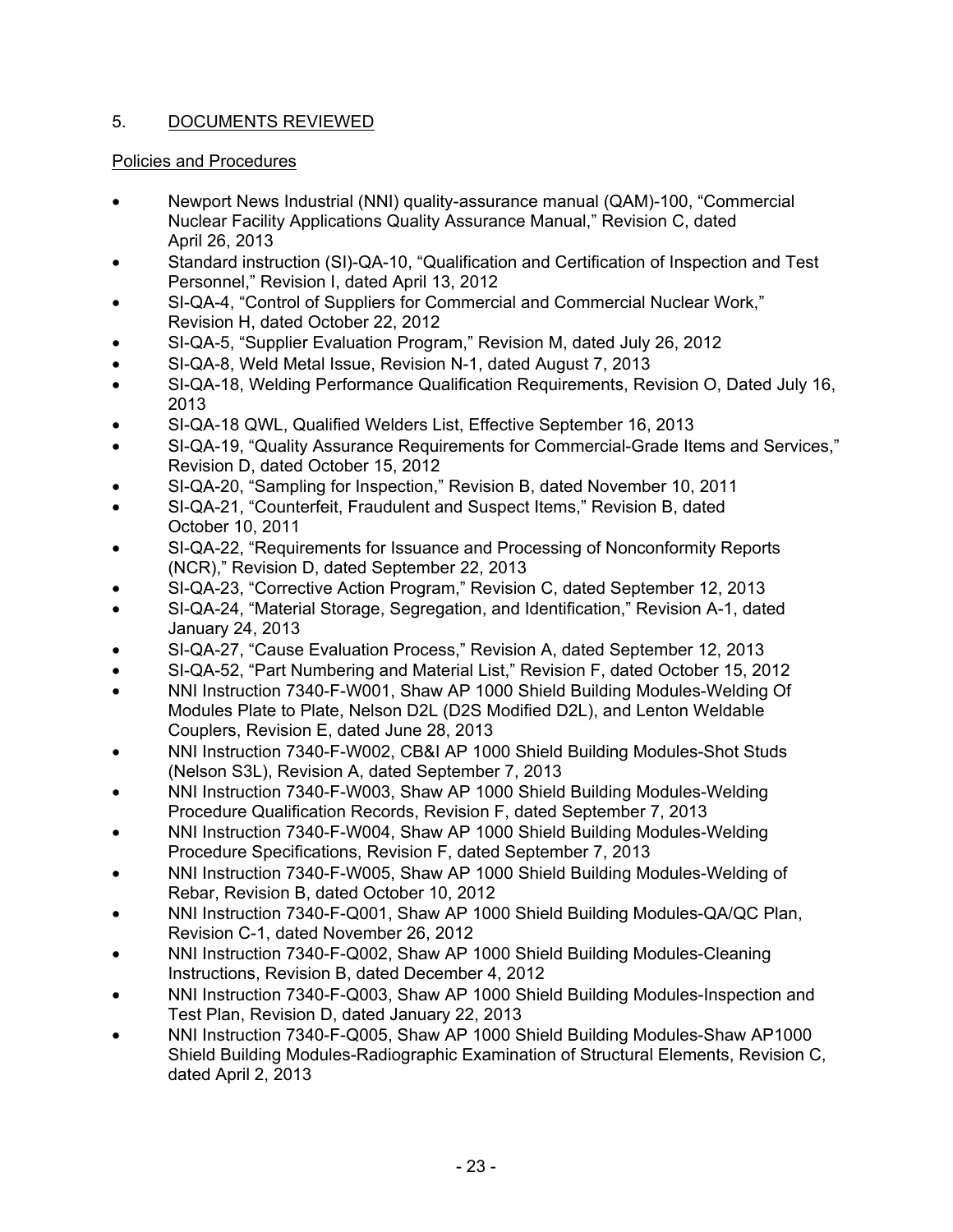- NNI Instruction 7340-F-Q006, Shaw AP 1000 Shield Building Modules-Shaw AP1000 Shield Building Modules-Ultrasonic Examination of Structural Elements Revision C, dated May 13, 2013NNI-7340-F-WH003, "Shaw AP1000 Shield Building
- Modules Receipt Inspection and Storage of NNI Controlled Material," Revision C, dated February 1, 2013
- NNI-7340-F-A001, "Product Model Development and Approval Instructions," Revision B-1, February, 18, 2013
- NNI-7340-F-A002, Design Lofting and Data Files Instruction, Revision B, February 13, 2013
- NNI-7340-F-A003, Structural Drawing Instruction, Revision B, February 13, 2013
- SI-DE-1, Records Center Controlled Distribution of Documents, Revision J, June 3, 2013
- SI-DE-2, Drawing and Fabrication Specification Control, Revision G, February 11, 2013
- SI-DE-3, Records Management Program, Revision A, June 3, 2013
- SI-FP-7, Control of Measuring and Test Equipment, Revision L, October 31, 2012
- SI-FP-2, Accountability and Controls of Tools, Revision G, August 31, 2013
- SI-EN-1, Magnetic Particle Inspection in Accordance with ASME Section V using Prod's Yoke or Longitudinal Magnetization Technique with Dry Powder Particles, Revision U, dated May 16, 2013
- SI-EN-9 Processing of Welding Procedure Qualification Records (WPS), Procedure Qualification Records (PQRs) and Welder Performance Qualification Records (WPQRs), Revision H, dated September 15, 2008
- SI-EN-2, Qualification of Nondestructive Examination Personnel, Revision R, dated September 30, 2011
- SI-EN-14, Visual Inspection of Welds and Material Surfaces in Accordance with ASME Section III, Division 1, Revision S, dated June 19, 2013
- SI-EN-18, NDE Acceptance Criteria, ASME Section VIII Division 1 and 3, American National Standard Structural Welding Codes-AWS, B31.3-Process Piping, Revision P, Dated June 20, 2013

## Purchase Orders (POs)

- PO 012350, dated February 14, 2013, MOD 5, Tioga Pipe Supply Co., for steel plate.
- PO 013335, dated March 26, 2012, MOD 2, Advex Corp. Services, for RT blanket on welding.
- PO 014157, dated June 5, 2012, MOD 6, Advex Corp. Services, for machining holes for countersinks and weld preps.
- PO 018290, dated June 27, 2013, MOD 0, Advex Corp. Services, for machine connection plate.
- PO 018289, dated June 27, 2013, MOD 0, Advex Corp. Services, for machined linear plate.
- PO 013651, dated April 20, 2012, MOD 0, Nelson Stud Welding Inc., for Nelson<sup>®</sup> studs.
- PO 014717, dated July 20, 2012, MOD 2, ESAB Welding and Cutting Products, for welding material.
- PO 015724, dated October 18, 2012, MOD 1, ESAB Welding and Cutting Products, for welding material.
- PO 016552, dated January 11, 2013, MOD 2, ESAB Welding and Cutting Products, for welding material.
- PO 013068, dated March 5, 2012, MOD 1, Tioga Pipe Supply Co., for Lenton<sup>®</sup> couplers.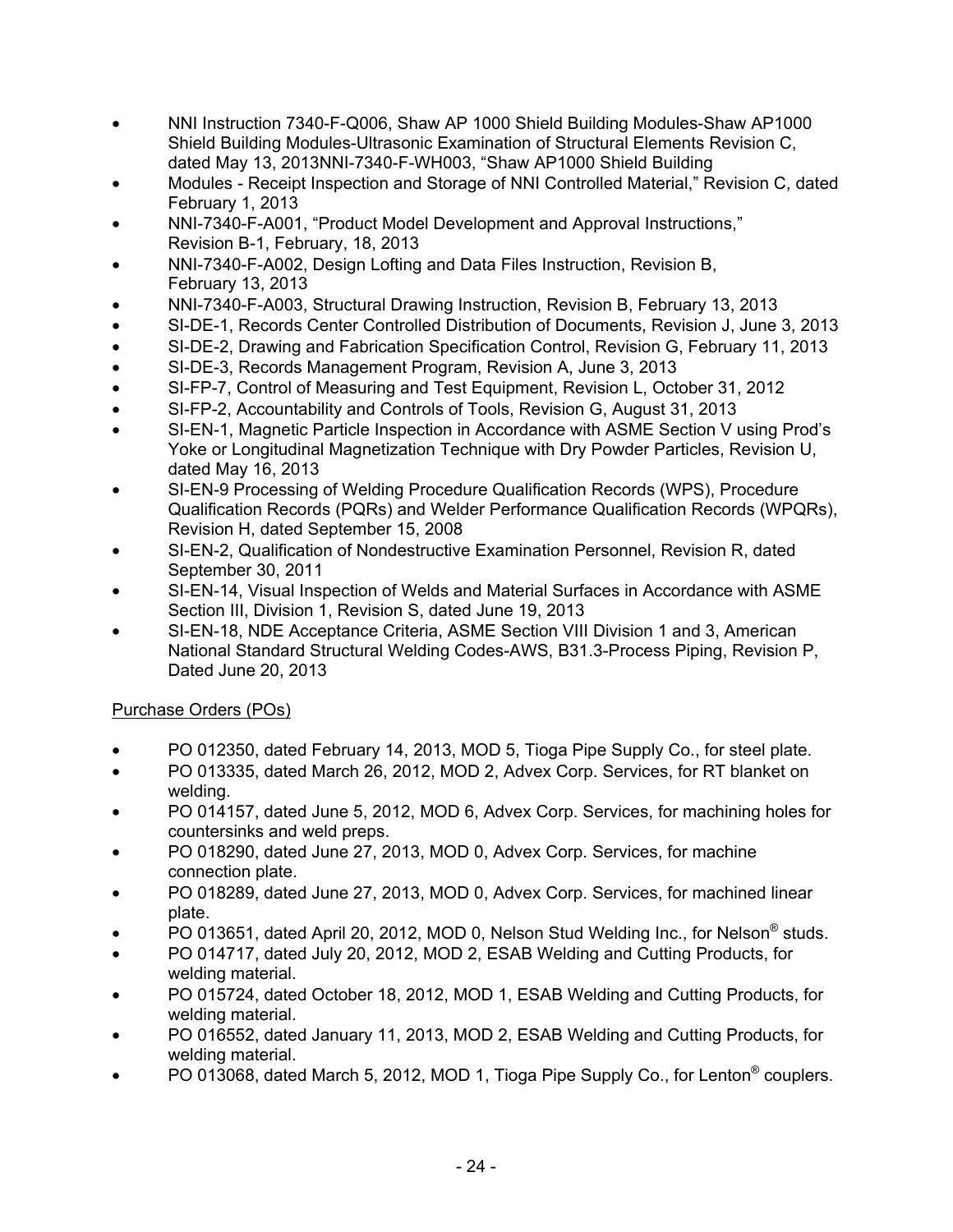- PO 012642, dated February 1, 2012, MOD 1, Tioga Pipe Supply Co., for rebar and D45 deformed steel wire.
- PO 014205, dated June 8, 2012, MOD 10, ATI Fabricated Components, for work on the water jets.

## Drawings and Specifications

- NNI-1208-S4-411, Ap1000 Shield Building Panel Group 41 Assembly, Sheet 1, Revision 1
- NNI-1208-S4-411, Ap1000 Shield Building Panel Group 41 Assembly, Sheet 2, Revision 1
- NNI-1208-S4-411, Ap1000 Shield Building Panel Group 41 Assembly, Sheet 3, Revision 1
- NNI-1208-T7-411, AP1000 Shield Building Group 41 Weld Joint Index Map, Sheet 1, Revision 0
- NNI-1208-T7-411, AP1000 Shield Building Group 41 Weld Joint Index Map, Sheet 2, Revision 0
- NNI-1208-S4-251, AP1000 Shield Building Group 25 Assembly, Sheet 1, Revision 1
- NNI-1208-S4-251, AP1000 Shield Building Group 25 Assembly, Sheet 2, Revision 1
- NNI-1208-S4-251, AP1000 Shield Building Group 25 Assembly, Sheet 3, Revision 1
- NNI-1208-T7-251, AP1000 Shield Building Group 25 Weld Joint Index Map, Sheet 1, Revision 1
- NNI-1208-T7-251, AP1000 Shield Building Group 25 Weld Joint Index Map, Sheet 2, Revision 1
- NNI-1208-T7-251, AP1000 Shield Building Group 25 Weld Joint Index Map, Sheet 3, Revision 1
- NNI-1208-S4-261, AP1000 Shield Building Group 26 Assembly, Sheet 1, Revision 7
- NNI-1208-S4-261, AP1000 Shield Building Group 26 Assembly, Sheet 2, Revision 7
- NNI-1208-S4-261, AP1000 Shield Building Group 26 Assembly, Sheet 3, Revision 7
- NNI-1208-S9-100, "AP1000 Shield Building General Notes, Tolerances and NDE Requirements", Revision 2

# Calibration, Heat Treatment, NDE, and Inspection Reports

- Inspection Data Report 086, Dimensional Inspection of Gussets, January 17, 2013
- Inspection Data Report 083, Dimensional Inspection of Gussets, January 11, 2013
- Inspection Data Report 371, Dimensional Inspection of Hole Size and Locations of Liner Plate 4003A, August 17, 2013
- Inspection Data Report 398, Dimensional Inspection of Outer Liner Plate 2604B, October 11, 2012
- Certificate of Calibration 5875789, Digital Temp Meter, November 13, 2012
- Certificate of Calibration 6188103, No Go Thread Ring, August 26, 2013
- Inspection Data Reports for ATI Corporation:
	- 004, 005, 006, 007, 364, 086, 087, 089, 092, 093, 094, 095, 097, 098, 105, 114, 117, 121, 130, 058, 062, 072, 080, 043, 048, 050, 053, 056, 057, 007, 004, 020, 021, 030, 011, 012, 013, 014, 015, 016, 017, 018, 019
- Weld Procedure Specifications (WPS) Numbers 1006, 1016, 1017, and 1019
- Procedure Qualification Record (PQR) Numbers 1010, 1011, 1015, 1033, 1035, 1036, 1037, 1040, 1046, and 1047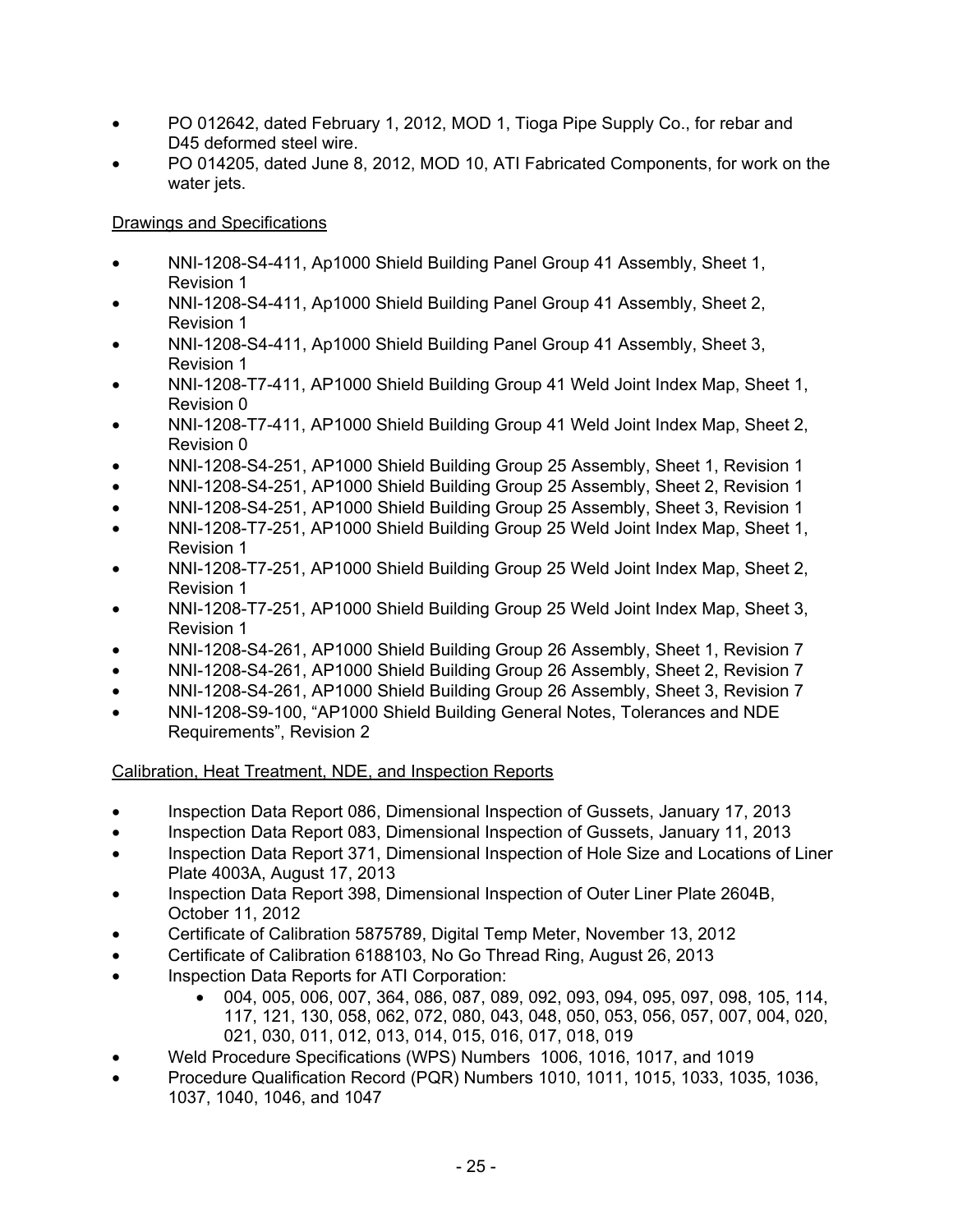## Audit/Surveys Reports

- NNI Quality System Audit Report File No. 960-080-01-2012, dated February 08, 2013
- Laboratory Testing, Inc. Commercial-Grade Survey (Plan LTS-SS-01-11)
- Laboratory Testing, Inc. Commercial-Grade Checklist (Plan LTS-SS-01-11)
- Laboratory Testing, Inc. Commercial-Grade Report (Plan LTS-SS-01-11)
- Simco Electronics Commercial-Grade Survey (Plan SIM-CGS-SS-01-10)
- Simco Electronics Commercial-Grade Checklist (Plan SIM-CGS-SS-01-10)
- Simco Electronics Commercial-Grade Report (Plan SIM-CGS-SS-01-10)
- Advex Corporation Commercial-Grade Survey (Plan AVX-CGS-SS-01-11)
- Advex Corporation Commercial-Grade Checklist (Plan AVX-CGS-SS-01-11)
- Advex Corporation Commercial-Grade Report (Plan AVX-CGS-SS-01-11)
- **ESAB Welding & Cutting Systems Commercial-Grade Survey** (Plan ESAB(M)-CGS-MO-01-12)
- ESAB Welding & Cutting Systems Commercial-Grade Checklist (Plan ESAB(M)-CGS-MO-01-12)
- **ESAB Welding & Cutting Systems Commercial-Grade Report** (Plan ESAB(M)-CGS-MO-01-12)
- Automated Precision, Inc. Services Commercial-Grade Survey (Plan APIS-CGS-SS-01-13)
- Automated Precision, Inc. Services Commercial-Grade Checklist (Plan APIS-CGS-SS-01-13)
- Automated Precision, Inc. Services Commercial-Grade Report (Plan APIS-CGS-SS-01-13)
- Lincoln Electric Company, Inc. Report LECO-MO-1-13 dated May 7, 2013
- DuBose National Energy Services, Inc. Report DB-MO-01-13 dated June 3, 2013
- Tioga Pipe Supply Company Report TP-MO-01-11 July 29,2011
- Burns and Roe Enterprises, Inc. Report BR-SS-01-12 dated December 8, 2012
- Lincoln Structural Solutions Report LSS-MO-01-11 dated September 23, 2012
- Semi-Annual Supplier Performance Reports
	- July 2012–December 2012
	- Jan 2012–June 2012
	- Jan 2011–June 2011
	- Uuly 2011–December 2011
	- 1st and 2nd quarter review

## Nonconformance Reports

11, 77, 79, 90, 92, 94, 95, 99, 108, 110, 111, 113, 115, 116, 125, 144, 145, 166, 205, 225, 300, 317, 349, 359, 369, 371, 372, 382

## Condition Reports

96, 98, 99, 100, 101, 102, 103, 104, 105, 106, 107, 108, 110, 224, RCA-CR-96, RCA-CR-97

## Corrective Reports Generated During the NRC Inspection

233, 234, 238, 240, 241, 242, 244, 245, 248, 249, 251, 256, 268, 269, 270, 271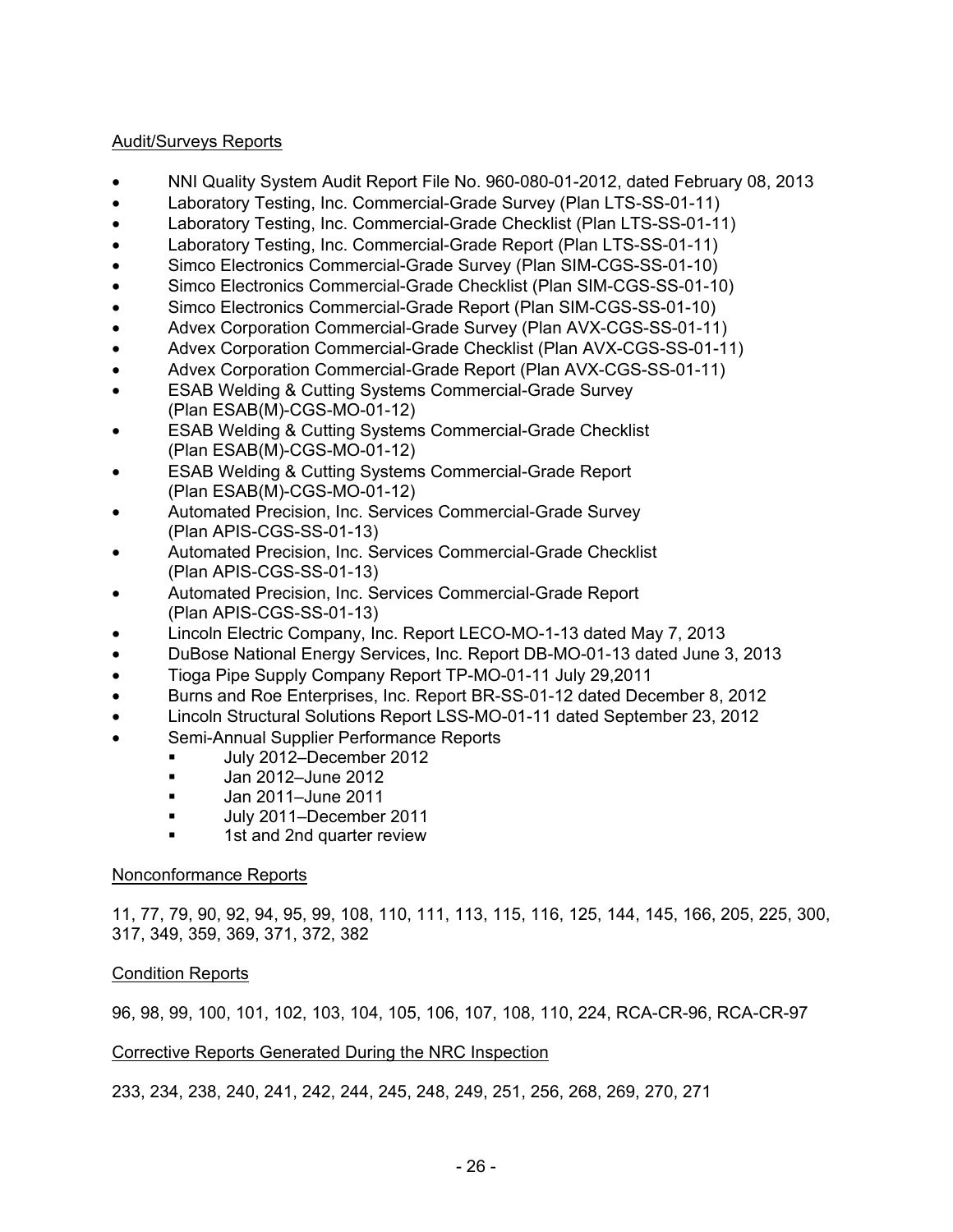## Customer Specifications and Reports

• CB&I's Document No. 132175-D100.SB003-SOW, "Scope of Work/QA Requirements For Fabrication of the AP1000 Shield Building Structural Modules," Revision 3, dated May 23, 2013

## **Miscellaneous**

- Chicago Bridge & Iron (CB&I) notice of unsatisfactory condition (NUC) No. 132175-002, dated August 16, 2012, for failure to apply NNI traceability to materials in warehouse;
- CB&I NUC No. 132175-002a, dated September 7, 2012, for incorrect documentation of a welding record;
- CB&I NUC No. 132175-003, dated September 7, 2012, for NNI not being aware of AWS D1.1 welder-qualification requirements;
- CB&I NUC No. 132175-004, dated September 7, 2012, for NNI not being aware of AWS D1.1 welder-qualification requirements;
- CB&I NUC No. 132175-005, dated September 7, 2012, for incorrect tagging and material accountability and documentation needing revision to reflect actual line number inspected;
- CB&I NUC No. 132175-006, dated September 7, 2012, for NCR # 52 being insufficient as issued and not adequately identifying the discrepant part;
- CB&I NUC No. 132175-008, dated September 07, 2012, for failure to identify unacceptable surface condition on gussets;
- CB&I NUC No. 132175-009, dated January 9, 2013, for failure to include tolerances in the drawing/sketch;
- CB&I NUC No. 132175-015, dated January 30, 2013, for failure to meet American Welding Society (AWS) D1.1-2000 code requirements with regards to a radiographic examination procedure (NNI radiographic testing (RT) procedure No. 7340-F-Q005, Revision 1, has technical errors and does not meet AWS D1.1-2000 Code);
- CB&I NUC No. 132175-016, dated January 31, 2013, for NNI 7340-F-Q006, Revision A, Ultrasonic Examination of Structural Elements (with Attachment I ADVEX procedure NDT-UT-601) having technical errors according to the AWS D1.1-2000 Code.
- CB&I NUC No. 132175-017, dated March 5, 2013, for failure to meet identification and marking requirements (fabrication components do not meet the Westinghouse specification APP-1200-Z0-001, Revision 0, section 26, paragraph 26.1, "Identification and Marking").
- CB&I NUC No. 132175-018, dated February 26, 2013, for failure to verify the accuracy and readability of documentation on receipt from suppliers before acceptance (Tioga certified material test reports (CMTRs) accepted with illegible QA acceptance stamps);
- CB&I NUC No. 132175-025, dated July 29, 2013, for failure to maintain adequate quality records to assure reproducibility (NNI lost evidence of NCR 335A in the NCR database because the NCR database crashed).
- CB&I NUC NO.132177-D-100-58300-405-004-08, dated August 02, 2012, for failure to maintain identification and traceability (wrong heat number marked on materials at ADVEX);
- CB&I NUC No. 132177-001a, dated September 14, 2012, for loss of material control in warehouse;
- CB&I NUC No. 132177-002, dated September 18, 2012 for work performed without instructions;